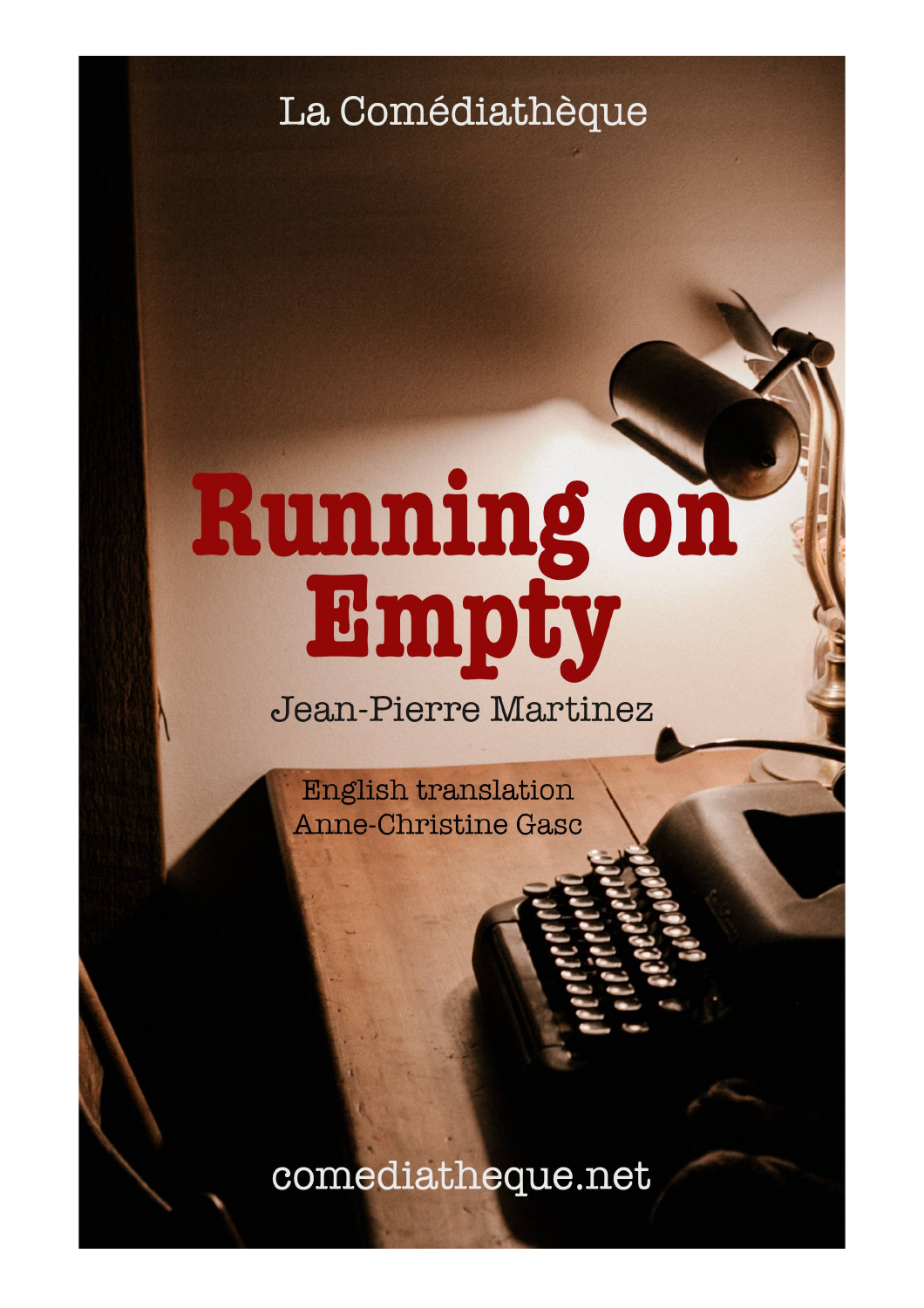**This text is available to read for free. However, an authorization is required from the author prior to any public performance, whether by professional or amateur companies. To get in touch with Jean-Pierre Martinez and ask an authorization to represent one of his works : https://comediatheque.net**

# **Running on Empty English translation by Anne-Christine Gasc**

A journalist visits a playwright on the down and out for an interview that could launch his comeback. But in the world of theatre, appearances can be deceiving…

> **Characters** Author Visitor

© La Comédiathèque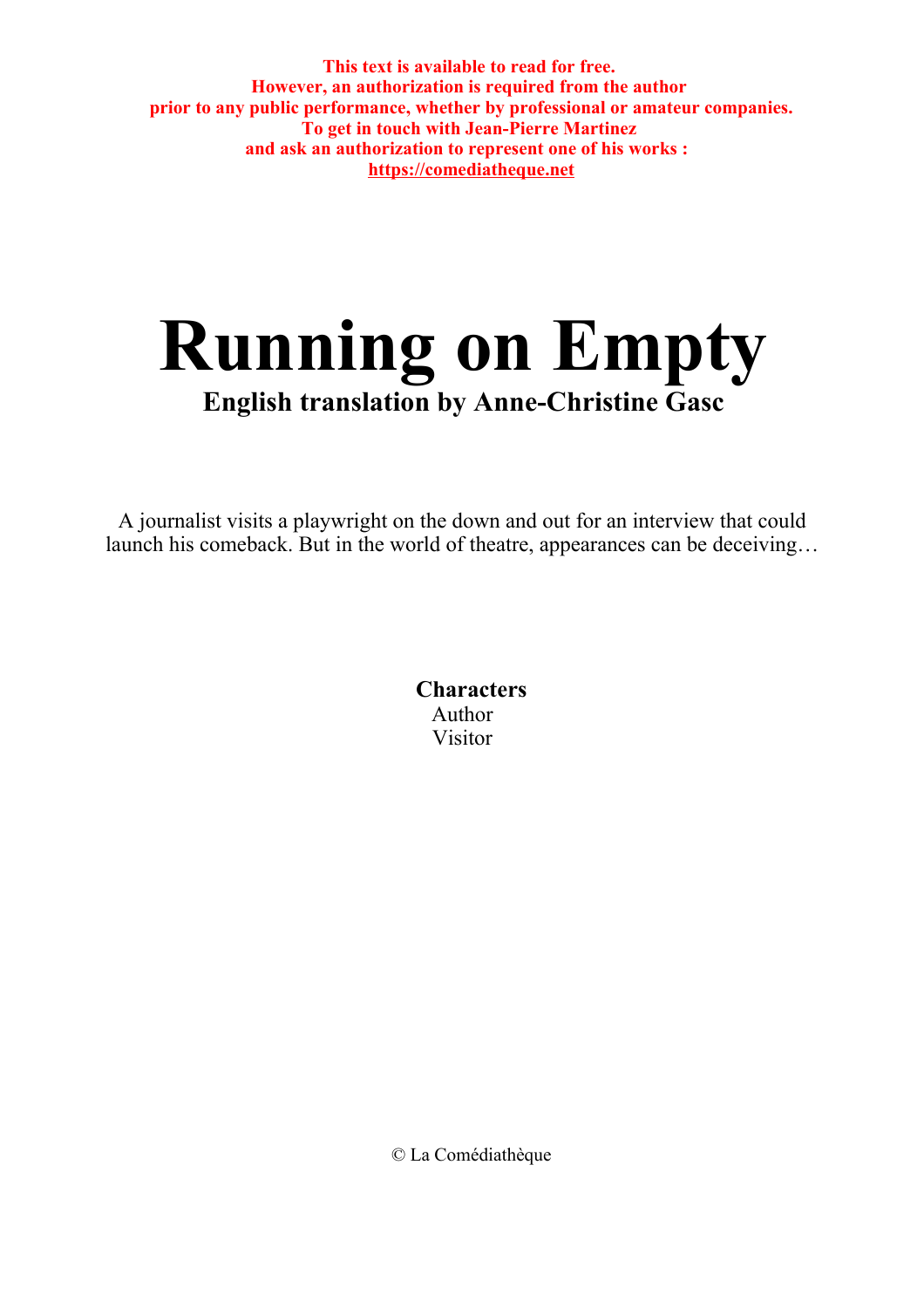*A messy living room. A man (or a woman) dozes in an armchair. The phone rings, partially waking him. He answers the phone, still half asleep.*

**Author** (*unfriendly*) – Hello? *(Without listening)* You better not be calling to tell me the meeting is cancelled! (*Waking a little*) Building Society? (*More pleasant*) Oh sorry, no it's because I'm expecting a journalist for an interview you see, and… Yes, a small overdraft, I know, it's on my statement... Large? Let's call it medium then... potayto, potahto… Don't worry about it, it's being taken care of… I received an advance for my next play and the cheque's in the mail, and… Yes, a play. Do you like the theatre?… No, of course that's not the question… Listen, you're breaking up… Oh, there's someone at the door, it must be the journalist… Of course, I'll call you right back… Oh dear, now I can't hear you at all, I'm afraid… I'm hanging up now…

*The author hangs up and sighs. He is waking up slowly, still a little dozy, and gets out of the chair. His demeanour and his clothes are unkempt. The doorbell actually rings. He hesitates a little. Looks in a mirror, adjusts his clothes and runs a comb through his hair. The doorbell rings again.*

**Author** – Yes, all right, I'm coming*...*

*He goes to the door and returns followed by a woman (or a man) that is younger, dressed more fashionably, and generally fitter and much better looking than him.* 

**Visitor** – Thank you for having me, Mr Tellerman.

**Author** – Letterman.

*A little taken aback by the mess.*

**Visitor** – Pardon?

**Author** – Not Tellerman. Letterman. Charles Letterman. That's my name. How do you not even know that?

**Visitor** – Of course, I'm sorry. A pen name, naturally?

**Author** – No, why?

**Visitor** – Oh, I... Letterman for a writer... Never mind, let's just say it was fate, then.

**Author** – I don't need a pen name... If I want a best seller, I'll just call my book "Late Night with"...

**Visitor** – Right... (*Looking at the author with concern*) I didn't wake you, did I?

**Author** – Wake me? Of course not! What makes you say that?

**Visitor** – Er, I don't know, I…

**Author** – Actually, what time is it?

**Visitor** – I'm sorry, I don't have a watch.

**Author** – Well, that would explain your tardiness.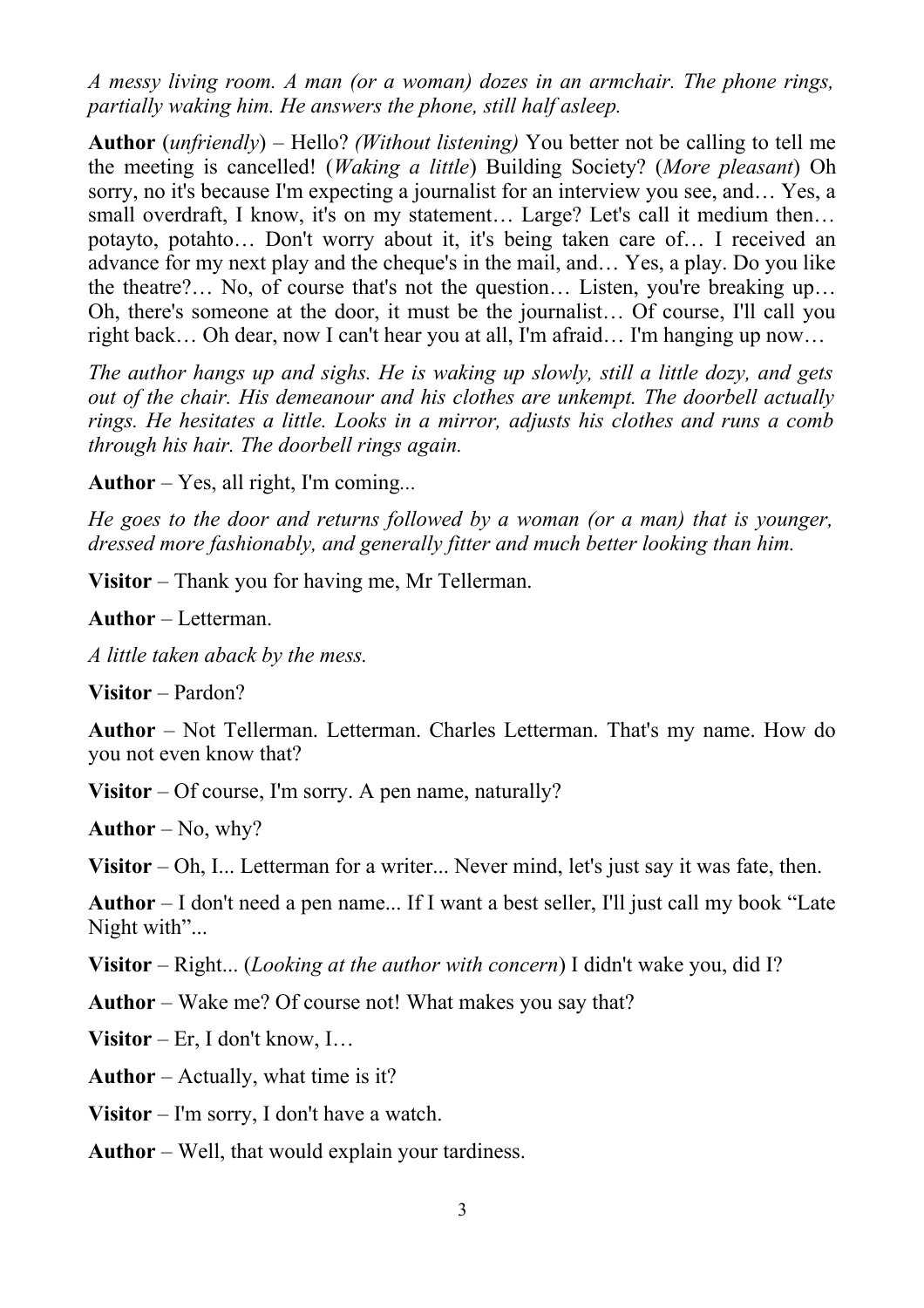**Visitor** – Tardiness? But... you don't even know what time it is...

**Author** – Typical journalist... always have to have the last word. So, are we going to do this interview or not? I haven't got all day, unlike some.

**Visitor** (*muttering to herself*) – If you say so...

**Author** – Pardon?

**Visitor** – Nothing, I was just saying... Yes, let's start! That's what we're here for, right?

**Author** – Actually, you're very lucky. I never give interviews.

**Visitor** – Do you get asked often?

**Author** – Not as often as they used to, it's true... but back when they used to ask me, I would refuse them all.

**Visitor** – Yeah, right...

**Author** – Are you implying that it's easy to play hard to get when no one is after you?

**Visitor** – Not at all... I mean, yes but... That's not what I was trying to...

**Author** – What were you "trying to", then?

**Visitor** – No, nothing...

**Author** – Yes, you did! You said: that's not what I was trying to... So that means you were "trying to" something!

**Visitor** – I misspoke, that's all.

**Author** – A journalist who misspeaks... This is going well.

**Visitor** – I apologise.

**Author** – Then why did you ask me that question?

**Visitor** – What question?

**Author** – You asked me if I did a lot of interviews.

**Visitor** – I don't know... I'm here to ask questions... That's how interviews work, isn't it?

**Author** – Real questions, yes... Not asinine ones.

**Visitor** – I think you mean journalist questions.

**Author** – I hate journalists...

**Visitor** – Yes, famous people tend to hate journalists...

**Author** – I wonder why…

**Visitor** – Even though it's often journalists that brings them fame in the first place.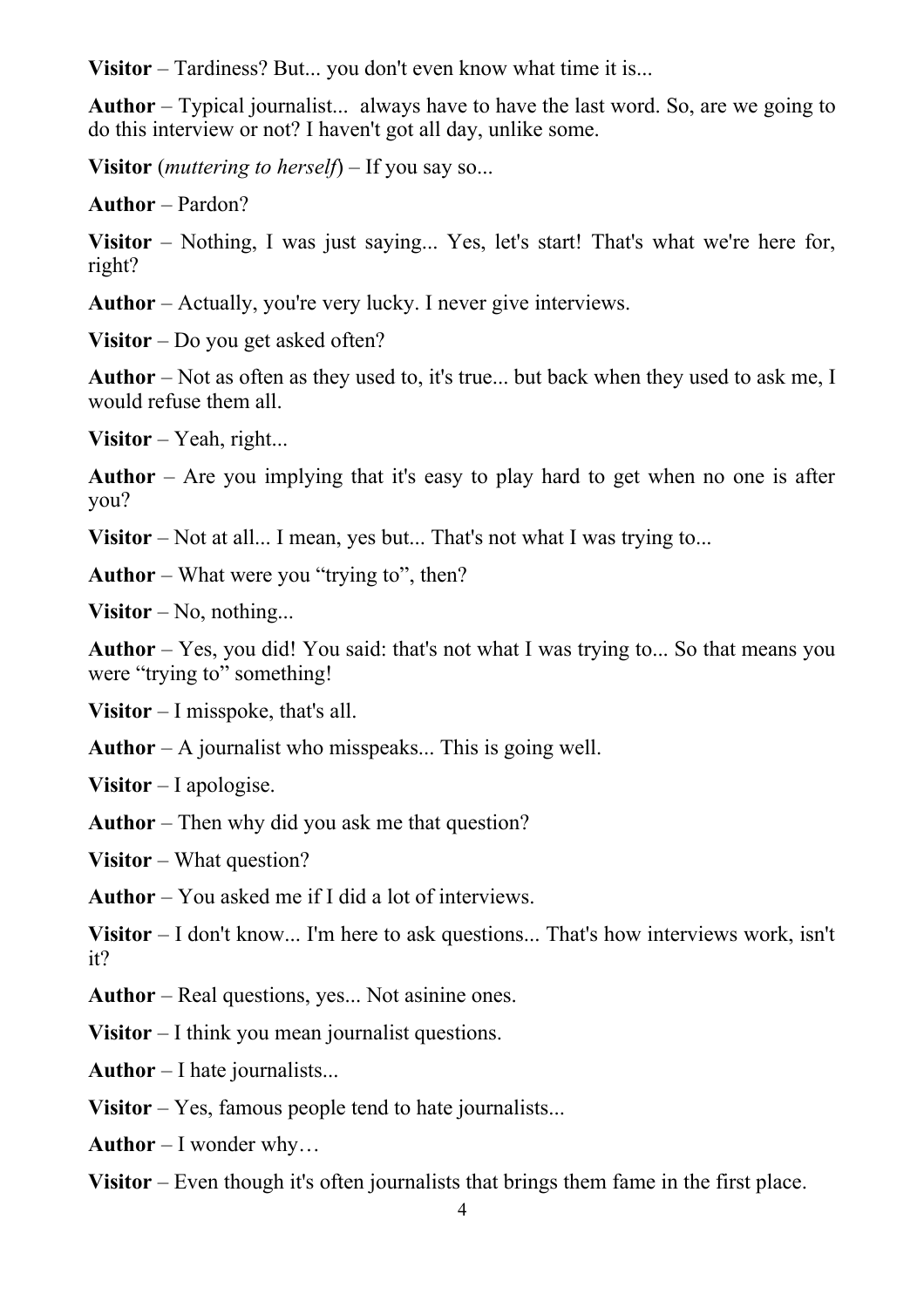**Author** – That depends on your point of view.

**Visitor** – From the point of view of a journalist.

**Author** – Famous people sell papers.

**Visitor** – Absolutely, the role of a newspaper is also to talk about famous people... so they don't fall into oblivion...

**Author** – Did you come see me to talk about the entertainment industry or to ask questions about my work?

**Visitor** – Don't worry, I'm getting there. (*Looking around the room*) May I sit down?

**Author** – Please...

**Visitor** – Thank you...

*She sits. Awkward silence. He collects himself a little.*

**Author** – I'm sorry, we started on the wrong foot.

**Visitor** – It's quite all right...

**Author** – I'm not really used to being around people any more. I've become quite the anti-social ogre, I'm afraid…

**Visitor** – Please, there's no need to apologise... It's quite a normal reaction... After all I just turned up on your doorstep...

**Author** – What would you like?

**Visitor** – Thank you... I was hoping to get some answers.

**Author** – I meant something to drink.

**Visitor** – Oh yes, sorry... Er... I wouldn't turn down a coffee.

**Author** – I'm out of coffee. Well, I have coffee but I don't have a coffee maker anymore. It's broken... Happened a while back, actually. For several months I managed by boiling water in a saucepan and making coffee filters out of tissues. But then I ran out of Kleenex and decided it was an opportunity to reduce my caffeine intake.

**Visitor** – That's all right, no worries.

**Author** – I can make you a herbal if you like. Chamomile? But I'm out of sugar.

**Visitor** – Tempting, but no thank you... I'll pass.

**Author** – Ok, well in that case... I'm all yours...

**Visitor** – Thank you. My first question is... do you write with a pen or on a computer?

*The author is taken aback for a few seconds.*

**Author** – I'm sorry... I didn't quite get that. Which paper did you say you work for?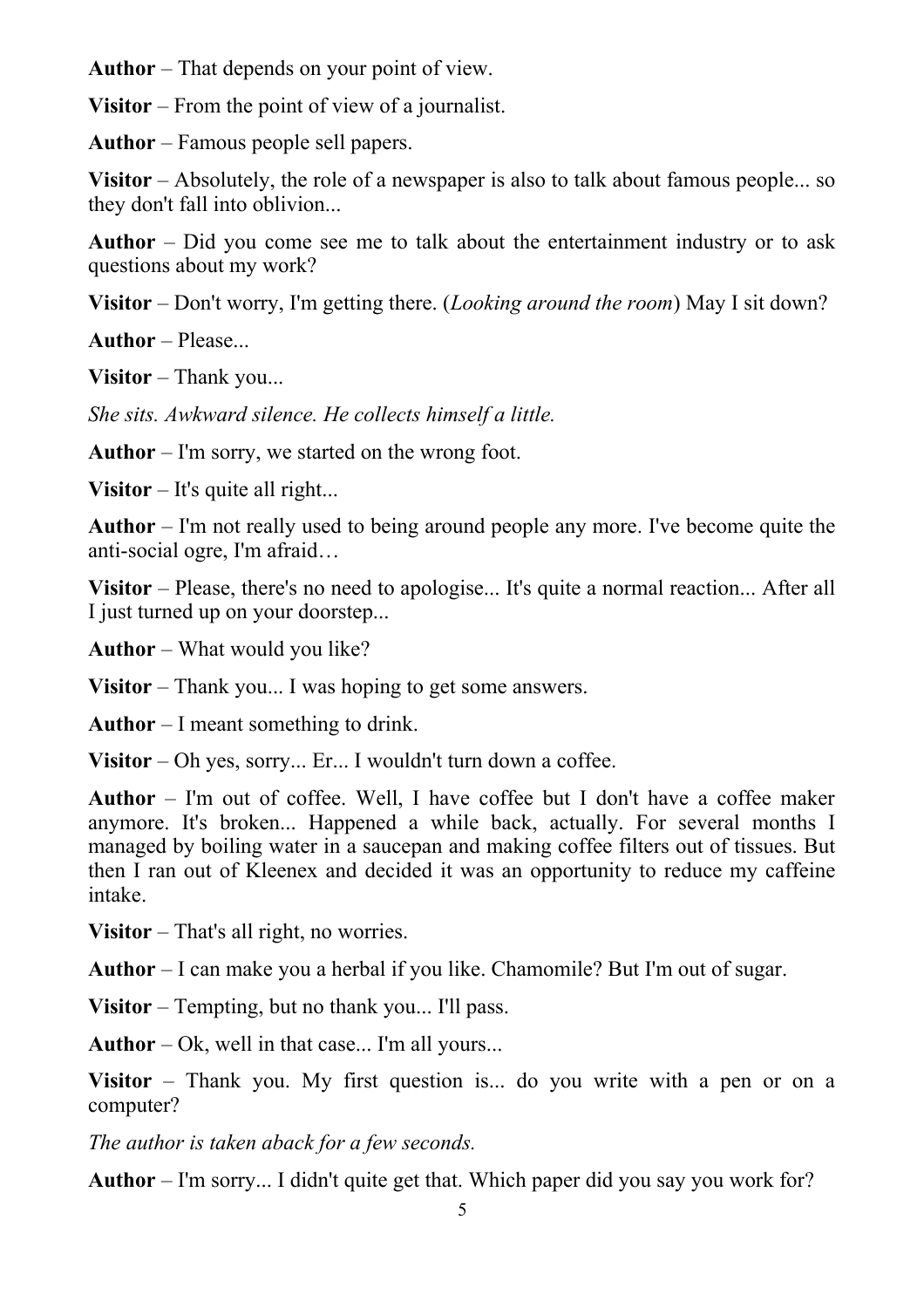**Visitor** – Well… Actually... It's not technically a paper. I mean, not a paper on paper, like *The New Yorker*.

**Author** – *The New Yorker*?

**Visitor** – It's more like... a digital medium, as they say.

**Author** – I see... you mean a website...

**Visitor** – More like... a web magazine. *Living Theatre*.

**Author** – Living Theatre?

**Visitor** – That's the name of the magazine. You don't like it?

**Author** – It's fine... It sounds like a magazine for OAPs... On the other hand, only retirees go to the theatre anymore...

**Visitor** – Whatever...

**Author** – Living Theatre... Unfortunately, very few people still manage to make a living from the theatre, you know...

**Visitor** – That's why our website strives to highlight the work of contemporary playwrights. This interview would allow our readers to get to know you better. As a playwright anyway...

**Author** – I see. And... your first question is whether I write with a pen or on a computer?

**Visitor** – That's right.

**Author** – I'm sure the answer is keeping your readers on the edge of their seats.

**Visitor** – So?

**Author** – So? So as you can probably guess from my age, when I started my career I used a pen. Printing had only just been invented a few years earlier, so computers wouldn't be around for a while yet.

**Visitor** – Of course.

**Author** – I remember it well... It was a Mont Blanc fountain pen given to me by my godmother for my first communion. With a gold nib. I was very fond of it.

**Visitor** – I see. Like a sort of… transitional object.

**Author** – That's it... A replacement for a mother if you prefer. You know, writing is a form of psychoanalysis.

**Visitor** – Of course...

**Author** – It's just as useless but instead of spending money, there's always the chance that you can earn some. In theory, anyway.

**Visitor** – I see...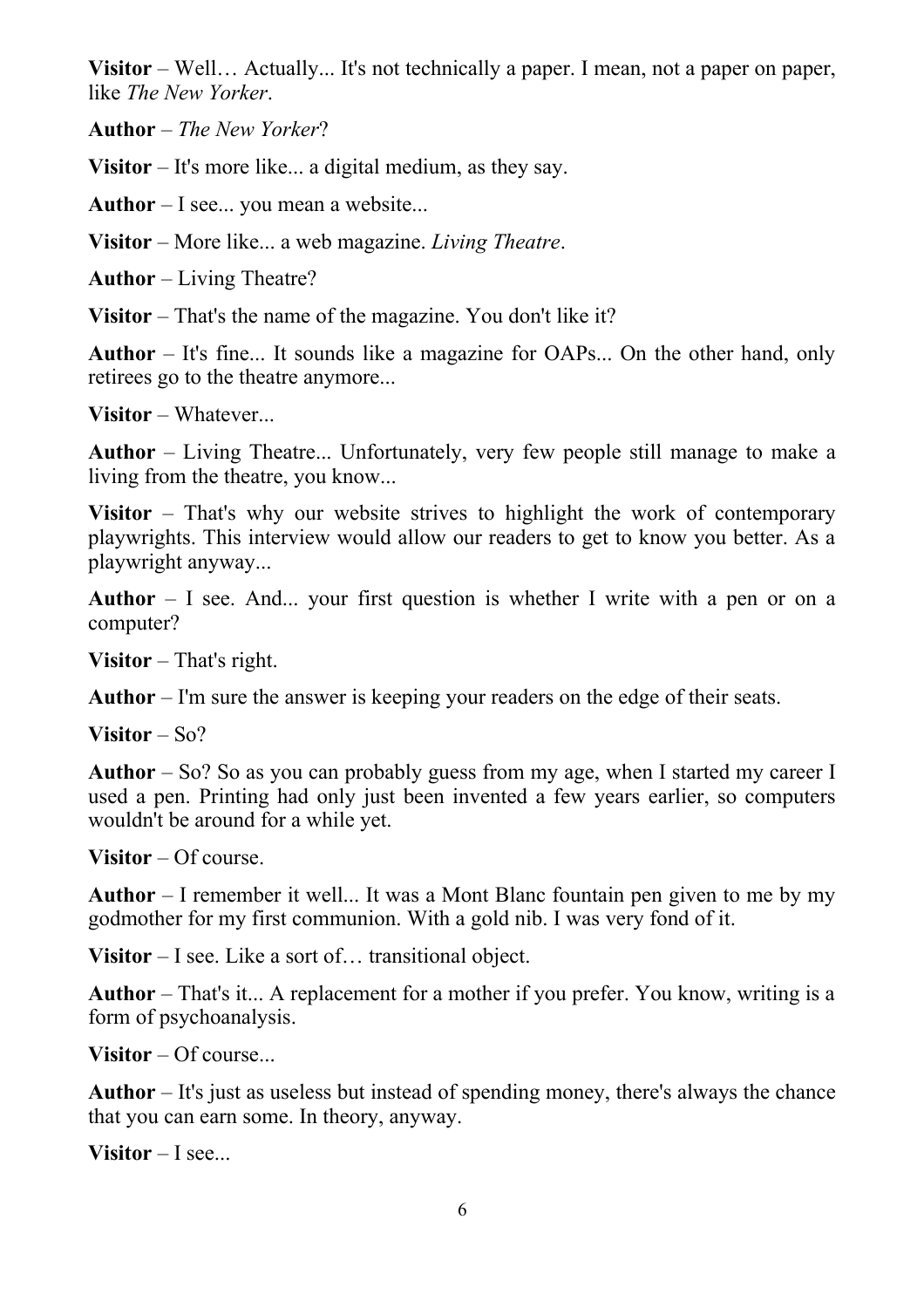**Author** – I know what you're thinking... Given the state I'm in, you're thinking my therapy sessions might not have been as successful as I'd hoped...

**Visitor** – No, not at all...

**Author** – Would you say I look fulfilled?

**Visitor** – Fulfilled isn't the first word that comes to mind, but... So what happened next?

**Author** – Next, the fountain pen broke.

**Visitor** – Like the coffee maker.

**Author** – Exactly. And with the royalties from my first play I bought a typewriter, like the ones you see in old black and white films. Have you seen *Sunset Boulevard*?

**Visitor** – Yes, maybe, well... A long time ago, I think...

**Author** – Unfortunately I wasn't able to find an ageing film star to support me in exchange for writing them a comeback script.

**Visitor** – I love it, it sounds like a novel... Do you still have the typewriter?

**Author** – It ended up broken, too.

**Visitor** – Shame...

**Author** – So I replaced it with one of the very first electric typewriters... It was a revolution at the time, you know? It had a small screen, like on a computer, with room for only a couple of lines. You could make a few changes before the machine typed the text. It meant you could save quite a bit of ink and paper. I used it for a few years, and then...

**Visitor** – The electric typewriter broke, and you got a Mac.

**Author** – No, it was me who was broken, so I hired someone to ghost for me.

**Visitor** – A ghost?

**Author** – He's the one who used the computer. At first I would dictate a little, naturally, but then very quickly he started writing on his own.

**Visitor** – The computer?

**Author** – The ghost-writer!

**Visitor** – Oh?

**Author** – He was very gifted, you know.

**Visitor** – I see.

**Author** – You've heard Buffon's quote: "style is the man himself".

**Visitor** – Yes... no

**Author** – Well that ghost-writer was totally my style.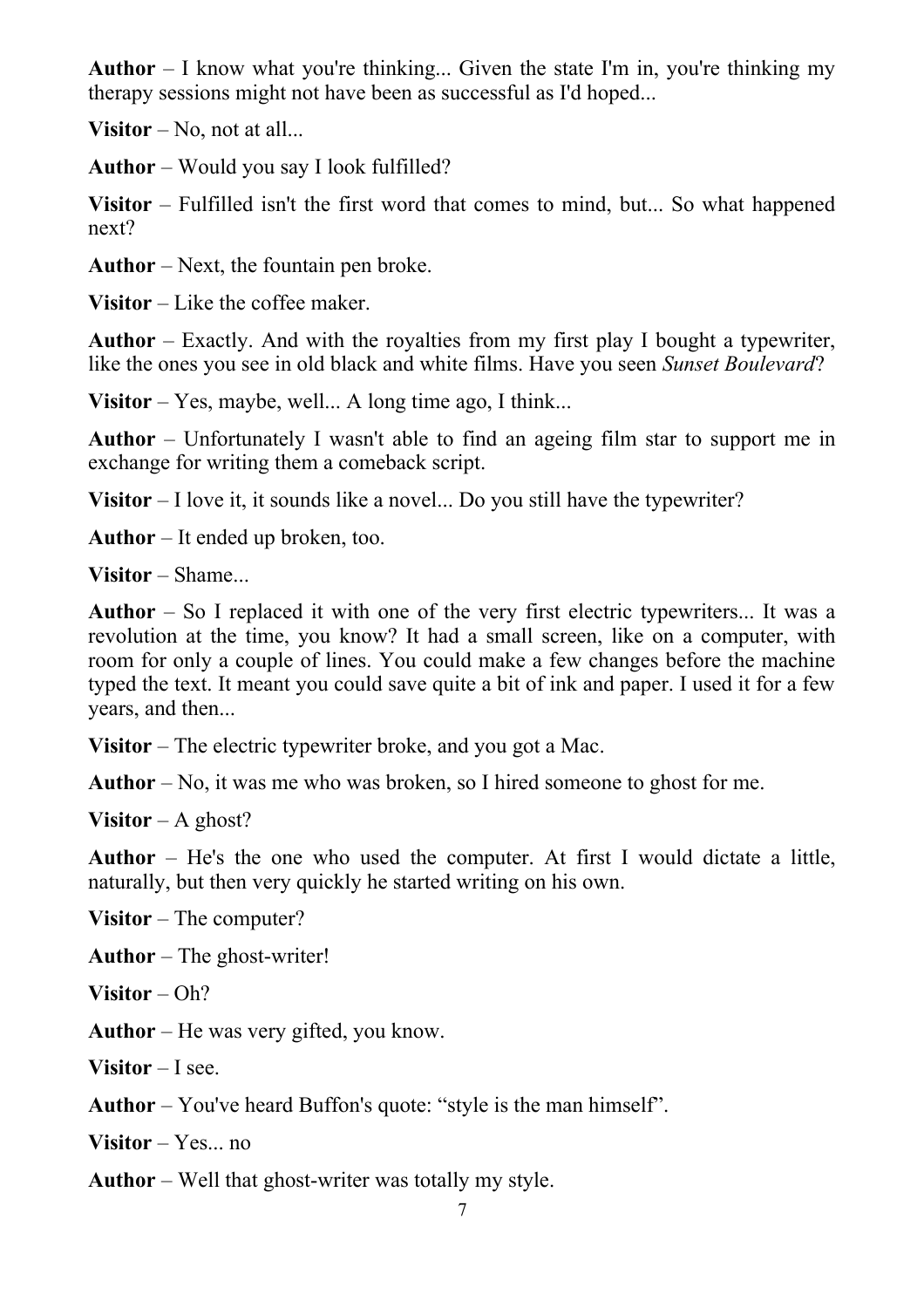**Visitor** – Oh yes.

**Author** – He was Swedish.

**Visitor** – Who was?

**Author** – The ghost-writer!

**Visitor** – Oh right, sorry...

**Author** – You ask me a question and... I have the feeling you're not that interested in my answers.

**Visitor** – Oh no, I am! Very much so, but... this ghost, do you still have it?

**Author** – Unfortunately not. That's why I haven't written anything for years...

**Visitor** – Maybe he went back to Sweden.

**Author** – No... He died.

**Visitor** – Blimey... I mean... It's such a strange story.

**Author** – Yes, and I was very fond of him, too. But what can you do? He was starting to think he was a writer. I had to get rid of him.

**Visitor** – Get rid of him?

**Author** – A daily dose of arsenic in his chamomile. He died like Madame Bovary.

**Visitor** – I see...

**Author** – It's just like Flaubert wrote: "Madame Bovary, c'est moi". Well, a little part of me died with Antonio that day.

**Visitor** – Antonio?

**Author** – My Swedish ghost-writer! After he left us, I lost my style for good, never recovered.

**Visitor** –That's when you stopped writing.

**Author** – Correct... I never finished my  $124<sup>th</sup>$  play.

**Visitor** – I'm very sorry to hear this.

**Author** – I went through a very difficult phase. To try and recapture the inspiration from my early days I bought myself another Mont Blanc pen, with the last of my savings.

**Visitor** – But it wasn't enough...

**Author** – I was on the verge of committing suicide... I didn't even have enough money to buy cartridges.

**Visitor** – For your shotgun...

**Author** – For the fountain pen!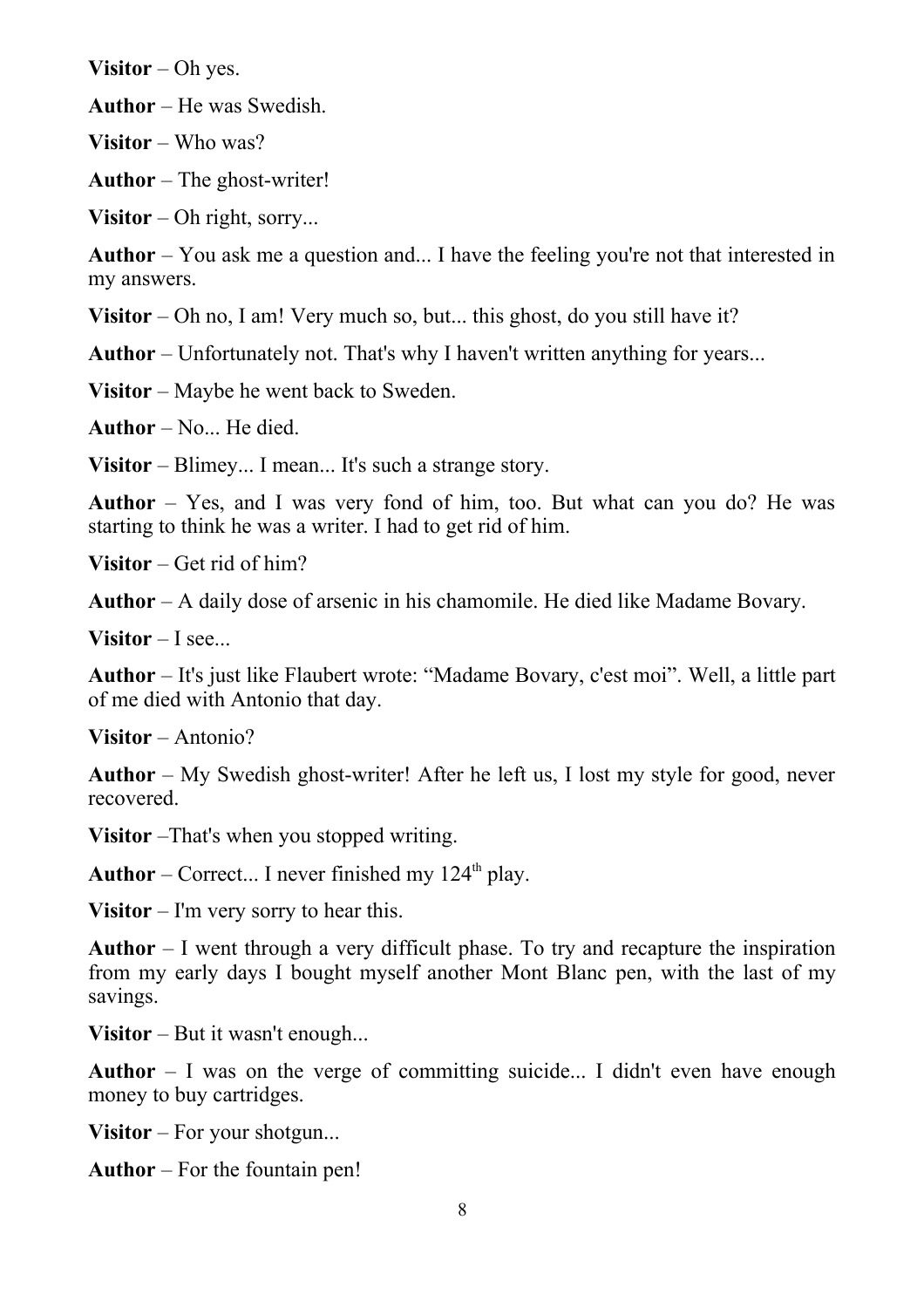**Visitor** – Of course...

**Author** – I found an old syringe from when I was a heroin addict. I would draw blood every morning and fill the pen. A client had commissioned a comedy but blood-red ink is more conducive to writing noir fiction (*Noticing the journalist's astonishment*) Shouldn't you be taking notes?

**Visitor** – Yes, yes, I have everything here... (*She pulls out a small recorder.*) But maybe you want this off the record...

**Author** – So you actually believe all the bullshit I just told you?

*The visitor realises the writer has been taking the piss.*

**Visitor** – Of course not, it's a joke, I knew that. Pretty funny, too... A Swedish ghost... I didn't know you were a comedy writer.

**Author** – That must be why they sent a comedy journalist to interview me... Still no to chamomile?

**Visitor** – With or without arsenic?

*The visitor starts a forced laugh, then stops.*

**Author** (*very serious*) – Next question.

**Visitor** – Yes, I... I loved your last play. Have you written anything since then?

**Author** – Pardon?

**Visitor** – I mean... on your own, not with your Swedish ghost. (*She laughs again at her own joke.*) Just kidding.

*But the author still isn't laughing.*

**Author** – I have written 123 plays.

**Visitor** – 123! That's quite the number. And... what are they about?

**Author** (*scandalised*) – What are they about? You come here to talk about my work and you haven't read my plays?

**Visitor** – Not all 123, obviously, but...

**Author** – And how many have you read, precisely?

**Visitor** – I'd say... One... The first one... Well, the first pages anyway. This assignment came very late... I am filling in for a journalist from *Living Theatre* who killed himself yesterday.

**Author** – How many pages?

**Visitor** – To be totally honest... I didn't have the time to read beyond page 5.

**Author** – The text of the play starts on page 6.

**Visitor** – I really liked the title...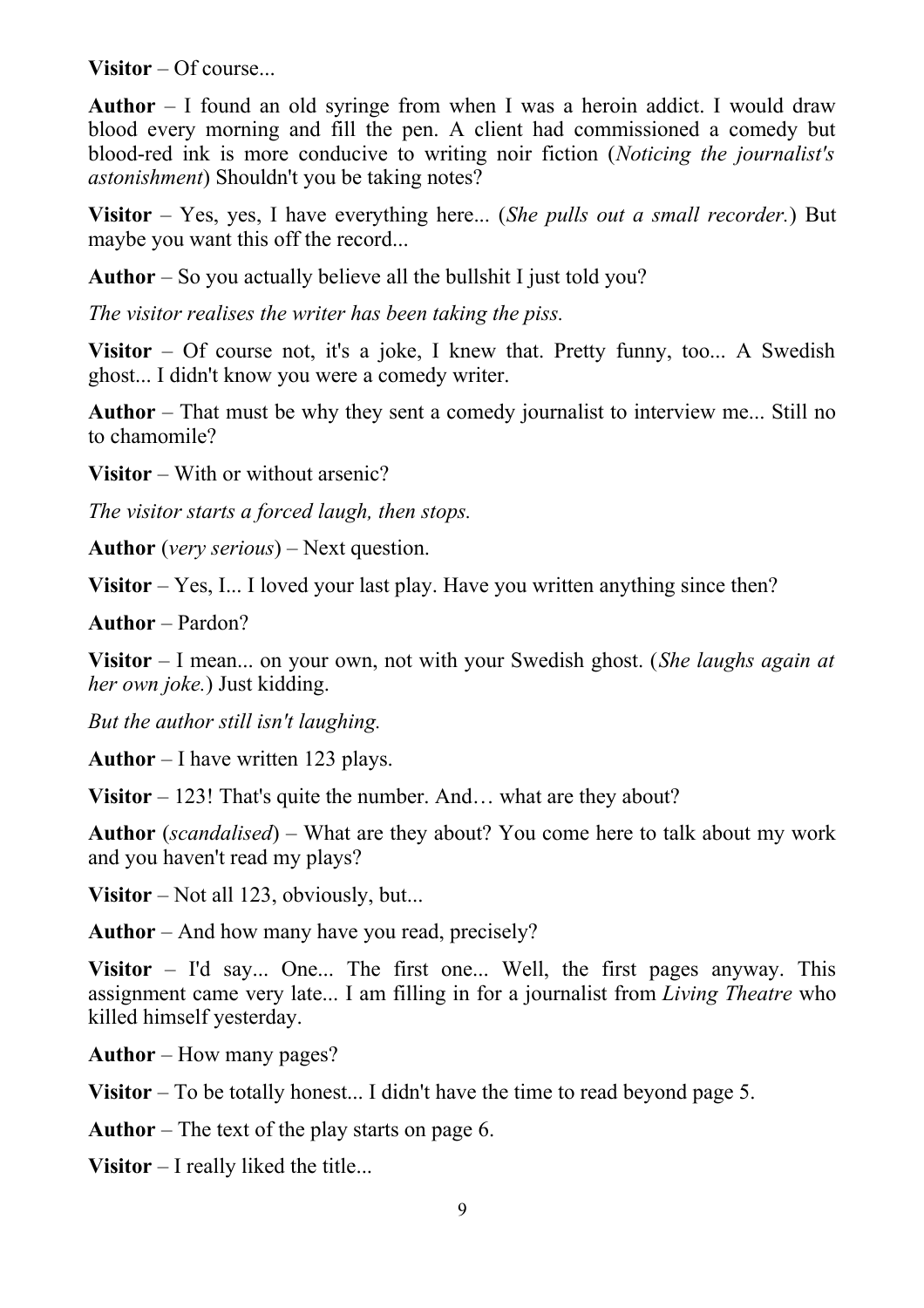**Author** – Oh, you did, did you? (*Ironically*) And what was the title of my first play? I'm drawing a blank right now.

**Visitor** – I can't remember either, but I remember I loved it.

**Author** – Can I see your credentials?

**Visitor** – Er... Yes... (*She goes through the motion of looking through her bag*) Actually... I wonder if...

**Author** – You're not a journalist...

*She hesitates a moment before answering.*

**Visitor** – No.

**Author** – I see. You've come to burgle me, is that it? It's very common, apparently. The burglar pretends to be from the gas company or whatnot, and they leave with the cash that was hidden under the mattress. It's called theft by deception, I believe.

**Visitor** – Deception?

**Author** – You're right, that doesn't fit... You aren't clever enough to pull off deception. And you wouldn't have chosen to impersonate a journalist anyway.

**Visitor** – Actually, I...

**Author** – Let's see... You would have been more convincing as a pizza delivery guy.

**Visitor** – That's true...

**Author** – Now, if you've come here looking for money... We can look together if you want?

**Visitor** – I'm an actress.

**Author** – If you came here looking for a role, you're even more fucking stupid than I thought. And believe me, I had set the bar quite high.

**Visitor** – It's the first time I play a journalist. And I didn't have a lot of time to prepare for the role.

**Author** – Let's not exclude the possibility that you are a mediocre actress just yet. So? Who is the director of this bad comedy?

**Visitor** – Your agent.

**Author** – My agent? I didn't know I still had one...

**Visitor** – He thought an interview would be a good way to puff up your ego and get you back to the writing desk.

**Author** – He's even more fucking stupid than I thought, too.

**Visitor** – Everyone knows you aren't writing any more... He's been waiting for your next manuscript for almost a year.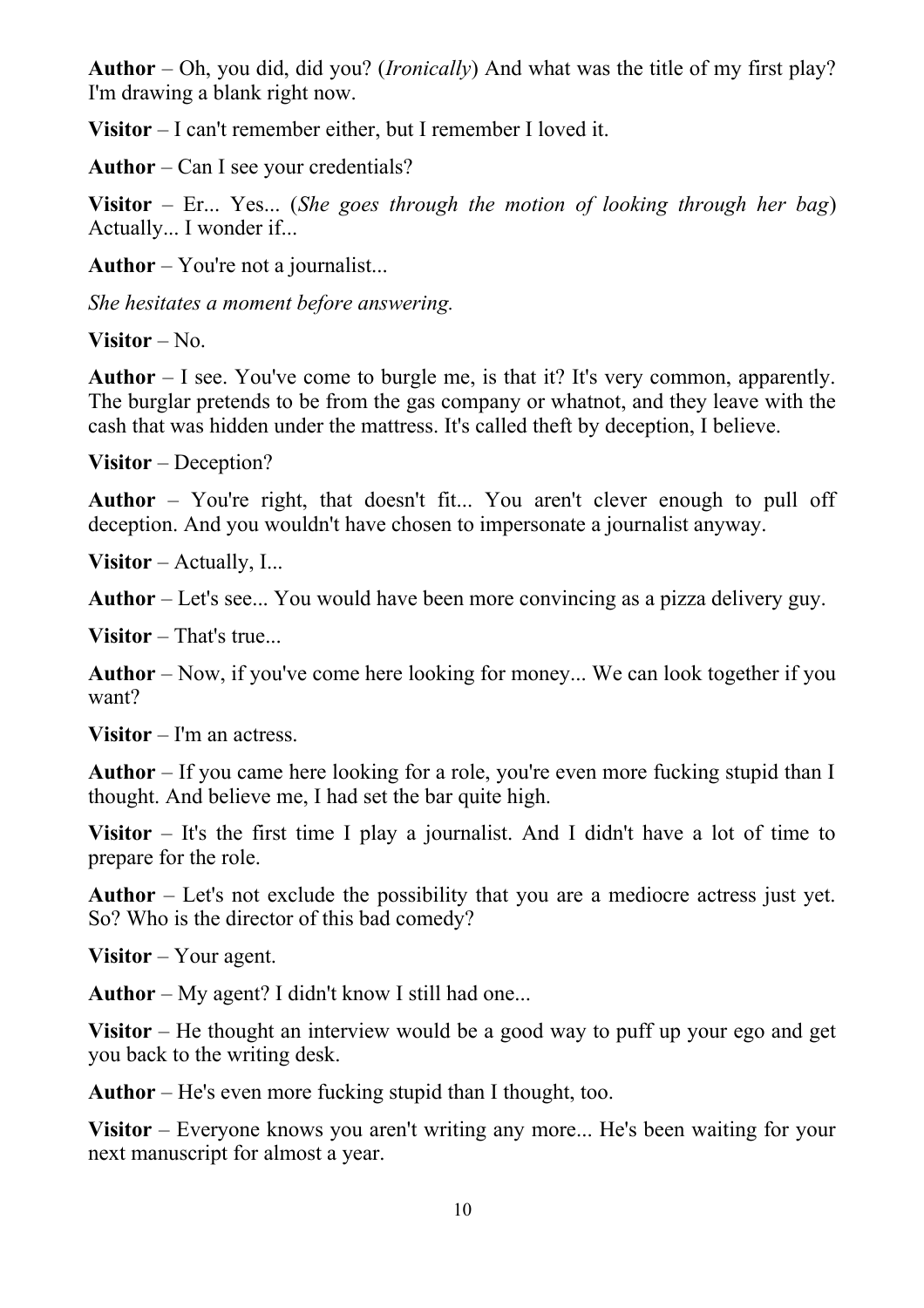**Author** – What can I say? I have severe writer's block. Do you know what that's like? It's like forgetting lines for an actor. You never know when it's going to happen, or how you're going to get yourself out of it.

**Visitor** – But a year... that's a long time to forget your lines...

**Author** – You haven't read the first of my 123 comedies, but you're going to beg me to write a  $124<sup>th</sup>$ ?

**Visitor** – Personally, I couldn't care less. But it sounds really important to your agent. Enough that he gave me a hundred pounds to set up this little comedy.

**Author** – A hundred pounds? I hadn't realised I was worth that much to my agent.

*A time.*

**Visitor** – Right, so what do we do?

**Author** – What do you mean, what do we do?

**Visitor** – I am not a journalist. Now that the cat is out of the bag, I don't think you'll want to continue the interview.

**Author** – Why? Do you have any more riveting questions to ask about my work? I don't know… How about... Whether I wear y-fronts or boxer shorts? Do I put the jam or the cream first? Marmite hater or Marmite lover? Do I bat for the other team?

**Visitor** – Right, I get the message, you don't want to play along. So what do I tell him?

**Author** – Who?

**Visitor** – George, your agent!

**Author** – That's your problem. Tell him whatever you want.

**Visitor** – It's just that... He was going to give me another hundred pounds after the interview.

**Author** – I see... Half up front and half on delivery… so he actually thought you could deliver...

**Visitor** (*showing him the recorder*) – I was supposed to bring him the tape.

**Author** – Don't tell me you actually want to go through this interview thing?

**Visitor** – We could share.

**Author** – Share? Share what?

**Visitor** – A hundred pounds each.

**Author** – Unbelievable. You're really something else...

**Visitor** – No, I'm just hungry. And from what your agent told me, you're not raking it in either. You're not writing. Your plays aren't being produced.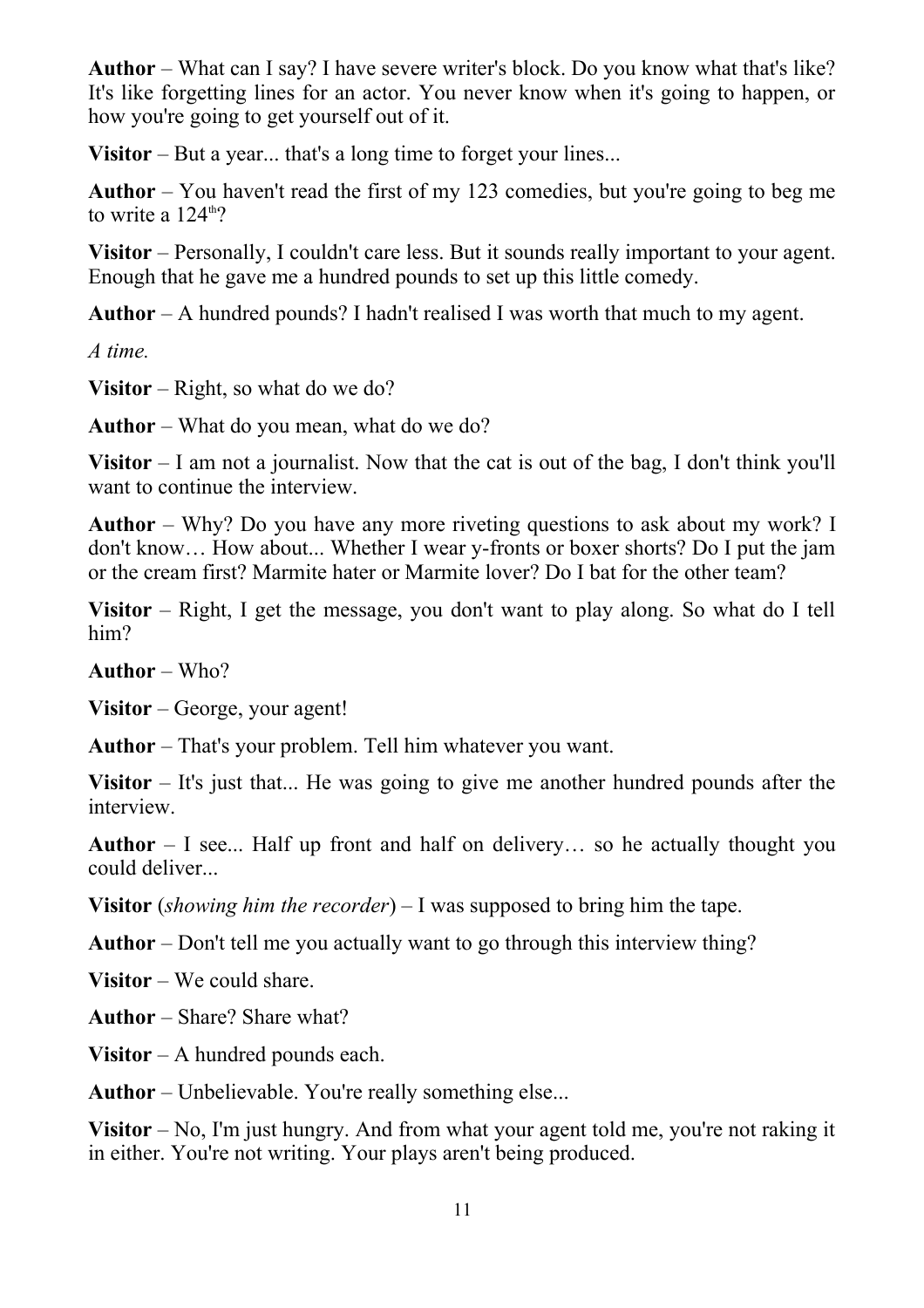**Author** – Thank you for the subtle reminder.

*The visitor gives the room a deprecating look.* 

**Visitor** – I don't know... you could use the money to freshen up the paint...

**Author** – If you know a painter who'll do that for a hundred pounds, even cash-inhand, please give me his number.

**Visitor** – A hundred pounds will get you a few pots of paint and a roller.

**Author** – And who is going to use this roller? You?

**Visitor** – Why not? For a fee, obviously...

**Author** – Enough! Don't you get it? You don't have to be an optimist to write comedies, but you do have to believe that taking the piss out of assholes might just lead some of them to become better people.

**Visitor** – You're just feeling sorry for yourself...

**Author** – You think?

**Visitor** – Come on... Writing plays isn't the end of the world... there are worse jobs, don't you think?

**Author** – Yes, probably...

**Visitor** – Probably? Do you know there are people who get up every morning to press themselves against strangers' sweaty bodies in the tube for an hour, and work the till at Morrison's, and all for minimum wage?

**Author** – And it's to avoid such an ordeal that you chose a career in apartment theatre?

**Visitor** – I take what I'm offered... and my agent hasn't given me any big roles yet.

**Author** – He must be as shit as mine. Who is it?

**Visitor** – Same as you.

**Author** – I see... (*A time*) You know what, maybe you're right. Even with the IQ of a barnacle you're better equipped than me to survive in this world.

**Visitor** – Thank you...

**Author** – I think therefore I am... Descartes is an idiot. What a load of crap. It's obvious that in order to survive in this world of shit, the first thing to do is stop thinking.

**Visitor** – Yes...

**Author** – But here's the rub... Not thinking is like quitting smoking. It's a lot easier to do when you never started.

**Visitor** – Are you saying for that me? Because I don't smoke...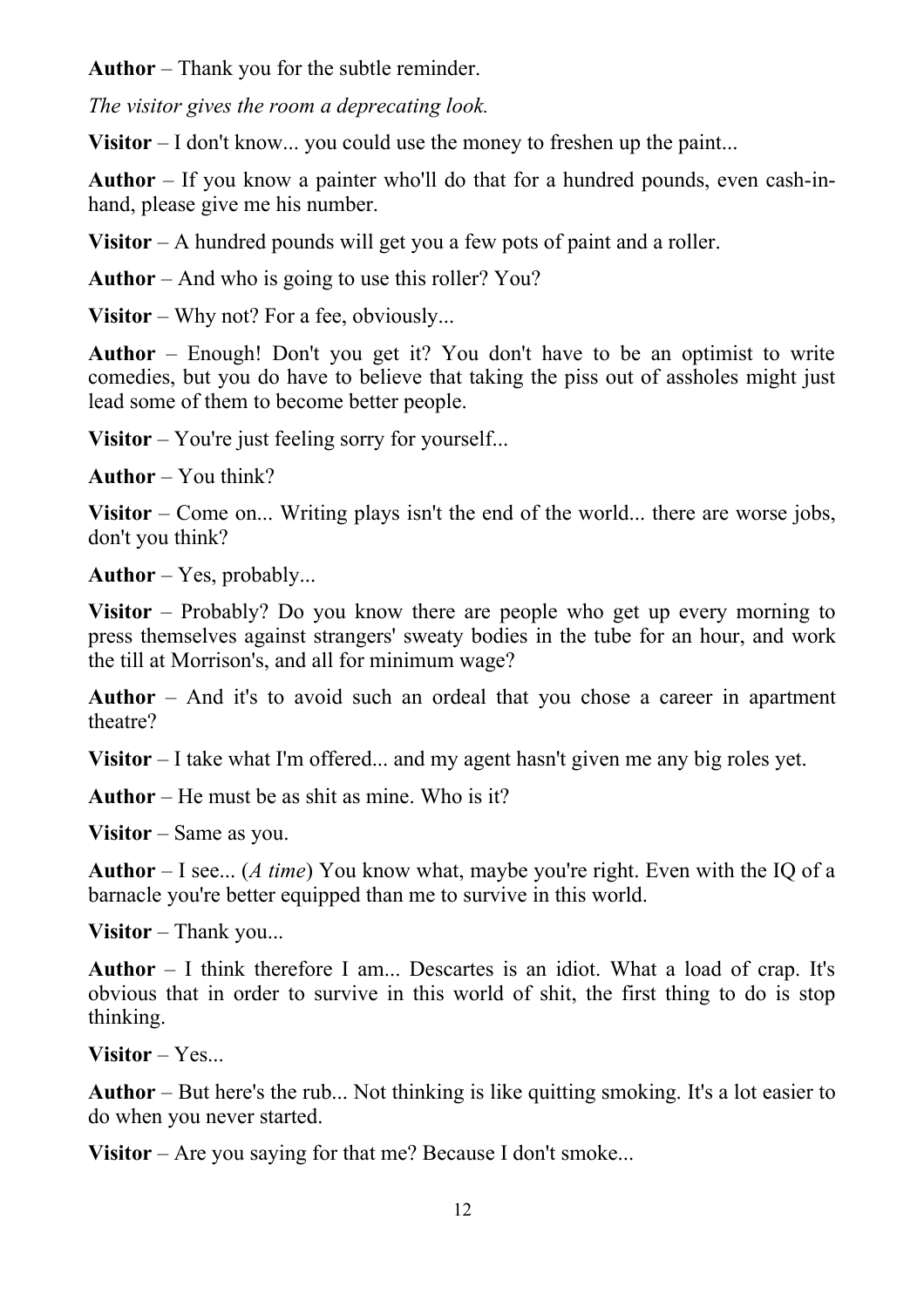**Author** – Actually, now that I think about it... I might have a small job for you.

**Visitor** – Oh? Why not, if it's my range.

**Author** – No, let's not look at it that way, it would reduce the realm of possibilities to barely nothing.

**Visitor** – So?

**Author** – Would you consider working as my ghost-writer?

**Visitor** – Pardon?

**Author** – For reasons I don't understand, my agent is determined that I should write a new play. You could write it for me.

**Visitor** – But... I'm not a playwright.

**Author** – Just between us, you're not an actress either.

**Visitor** – Well... that's a matter of opinion... Ghost-writer... How much does it pay?

**Visitor** – That is directly related to the reputation of the author who signs the work.

**Visitor** – That doesn't sound very attractive... You were never very well known... and according to your agent, no one remembers you anymore.

**Author** – And you said he paid you to lift my spirits...

**Visitor** – I'm just realistic, that's all.

**Author** – So, are you interested or not?

*The doorbell rings.*

**Visitor** – If you're expecting someone I should probably leave.

**Author** – I'm not expecting anyone.

*He goes to open the door. The visitor starts to pack her recording device and put on her raincoat. The author returns with an open envelope in one hand and a piece of paper in the other.*

**Author** – It was a courier.

**Visitor** – I'll leave you to it...

**Author** (*with authority*) – Sit down!

*Surprised, she sits without a word. The author examines the paper he is holding, confused.*

**Visitor** – What it is? Your gas bill?

**Author** – Gas bill? They cut off the gas a long time ago... If they hadn't I don't know whether I'd still be here talking to you.

**Visitor** – So?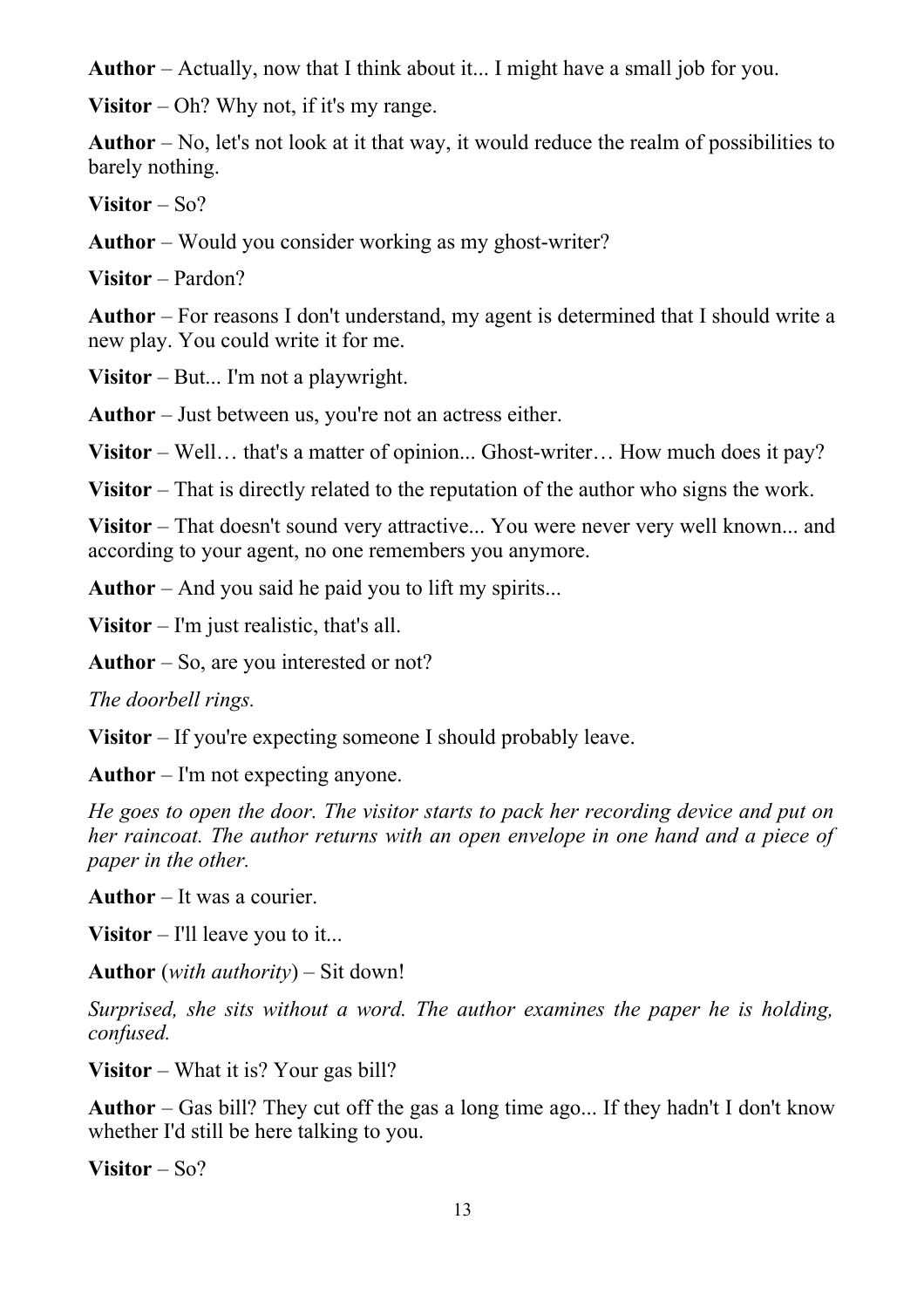**Author** – It's from my agent, a contract for an exclusive deal for my next play.

**Visitor** – A contract?

**Author** – He wants me to sign it and return it immediately. This is really strange. (*He pulls a cheque from the envelope.*) There's even an advance...

**Visitor** – How much?

**Author** – Five hundred.

**Visitor** – Five hundred pounds! He's not kidding.

**Author** – I don't know... I'm not sure... Since your arrival it's become difficult to tell who's been led...

**Visitor** – Well, now that you received this advance you don't have a choice anymore. You're going to have to write this comedy.

**Author** – I can always return the cheque. I haven't signed the contract. I imagine this fake interview was a ploy to convince me to go along with this scheme.

**Visitor** – You're not going to sign it?

**Author** – I can't write under duress... But this pile of unpaid bills over there demands that I take a little longer to think about it, because if I want to kill myself in a painless way I'm going to need the gas to be turned back on.

**Visitor** – And what about my two hundred pounds?

**Author** – Didn't we agree to share them?

**Visitor** – But now that you've a working author again, getting commissions and everything... you don't want to look cheap.

**Author** – Not so fast. I still have to find the subject of the comedy.

**Visitor** – Come on, for five hundred quid even I could write anything.

*The author looks at the visitor.*

**Author** – How about two hundred and fifty?

**Visitor** – What about two hundred and fifty?

**Author** – Half of five hundred! You haven't rejected my offer yet either.

**Visitor** – What offer?

**Author** – To work as my ghost-writer.

**Visitor** – Oh, hold on, I was joking. I said I could write anything, but not a play. Certainly not a masterpiece.

**Author** – Write anything? But that's exactly what I need you to do.

**Visitor** – Pardon?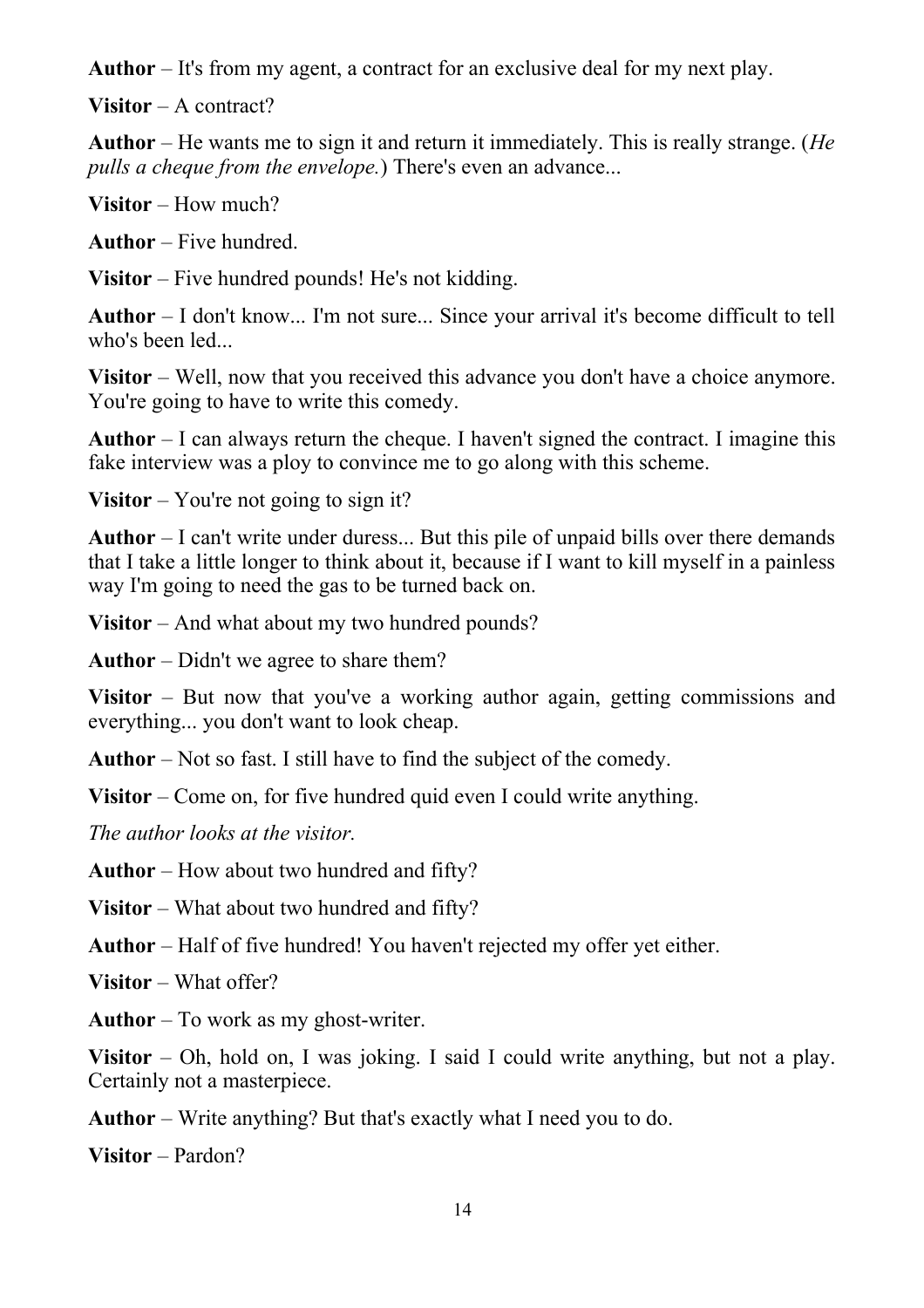**Author** – To be completely honest with you, the only thing I can write are masterpieces. Writing just anything, I don't know how. That's the problem, do you understand? (*A time*) Looking at your moronic face, I don't think you do...

**Visitor** – Well, it's just that...

**Author** – Ok... My agent paid me an advance to write a play but, alas, I have lost the inspiration needed to write a real one. With me so far?

**Visitor** – I think so.

**Author** – I could write anything and still earn this cheque, like any other playwright would do, but unfortunately, I am unable to write just anything.

**Visitor** – How so?

**Author** – Most likely some good old Judaeo-Christian guilt… And my agent knows it perfectly well. He's Jewish.

**Visitor** – So?

**Author** – So for you, writing just anything is right up your street!

**Visitor** – You think?

**Author** – Take it from me... you're a natural.

**Visitor** – But why not hire a ghost who can actually write?

**Author** – If I could get one for two hundred and fifty pounds I would have hired one a long time ago.

**Visitor** – Sure...

**Author** – Sure? That means you'll do it?

**Visitor** – No... Sure means, yes I understand...

**Author** – So?

**Visitor** – So... I could really write just anything?

**Author** – What else could you write?

**Visitor** – But your agent, I mean our agent, he'll be able to tell it's a load of crap!

**Author** – My agent? My agent setup this absurd comedy to trick me into writing one after I told him I wasn't going to. I see it as paying him back in kind.

**Visitor** – He's more likely to see it as a kind of payback.

**Author** – See, you can even be funny when you try! So, what do you think?

**Visitor** – Maybe... What's the worse that could happen?

**Author** – Getting egg on your face?

**Visitor** – I can live with that.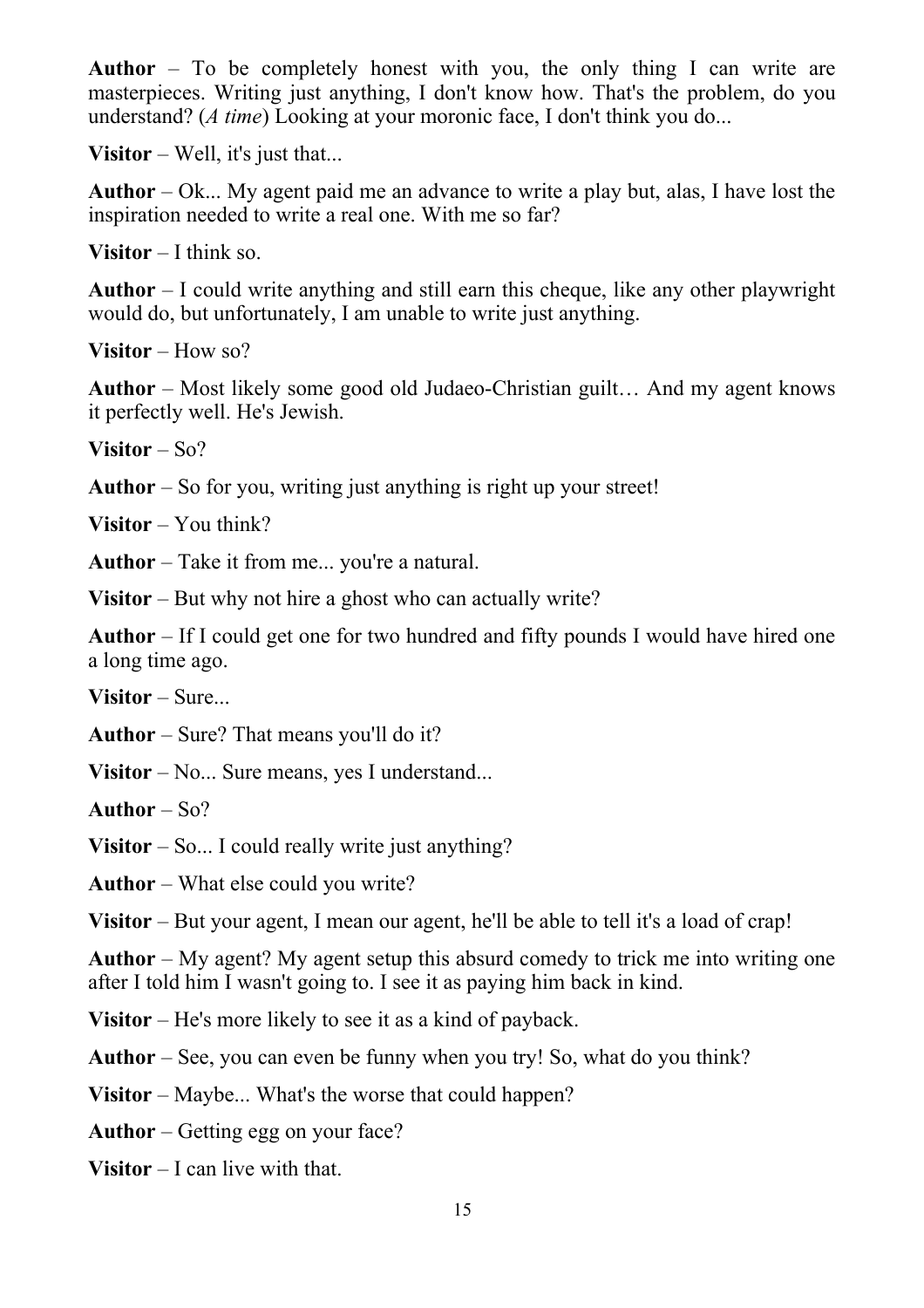**Author** – Yes, I'm sure you've had plenty of practice.

**Visitor** – Ok... So when do you want me to start? Let me see... (*She pulls out a day planner and starts flipping pages.*) This week's all booked up… Maybe if I can free some time... How about next Monday?

*The author rips the diary out of her hands and quickly glances at it.*

**Author** – There's so many white pages in this diary you could use it to write the play. Ah, my bad... you have an eye doctor's appointment in three months.

**Visitor** – They have a very long waiting list. (*The author looks at her impatiently*) Ok... so when do you want to start?

**Author** – No better time than the present, and since you're already here...

*The phone rings. The author doesn't move.*

**Visitor** – You're not going to get that?

**Author** – It's probably the bank, wanting to chat about my overdraft.

**Visitor** – I see... We must have the same bank.

**Author** – The Coop Building Society.

**Visitor** – The only thing they're building is an increasing number of overdrafts.

*We hear the voice of the person leaving a message.*

**Voice** – Hello, this is Quentin Hustlewell-Swindlelots, president of the Critics Sphere Awards. It is my pleasure to let you know that our foundation has decided to award you this year's lifetime achievement prize. Please call us back at your earliest convenience so we can work out the details of the ceremony.

*The author listens to the message with visible astonishment.*

**Visitor** – Do you think this is another joke from your agent?

**Author** – It's not out of the question...

**Visitor** – What else could it be?

**Author** – Is it that far fetched to think I am actually the recipient of a lifetime achievement award?

**Visitor** – How should I know... I haven't read any of your plays...

**Author** – It's a shame you're not really a journalist. You missed a scoop. You would have been the first to interview the latest Critics Sphere Awards winner.

**Visitor** – Sorry, never heard of them...

**Author** – You've never heard of them? But this award is to comedy writers what the Pulitzer prize is to journalists!

**Visitor** – Never heard of that either...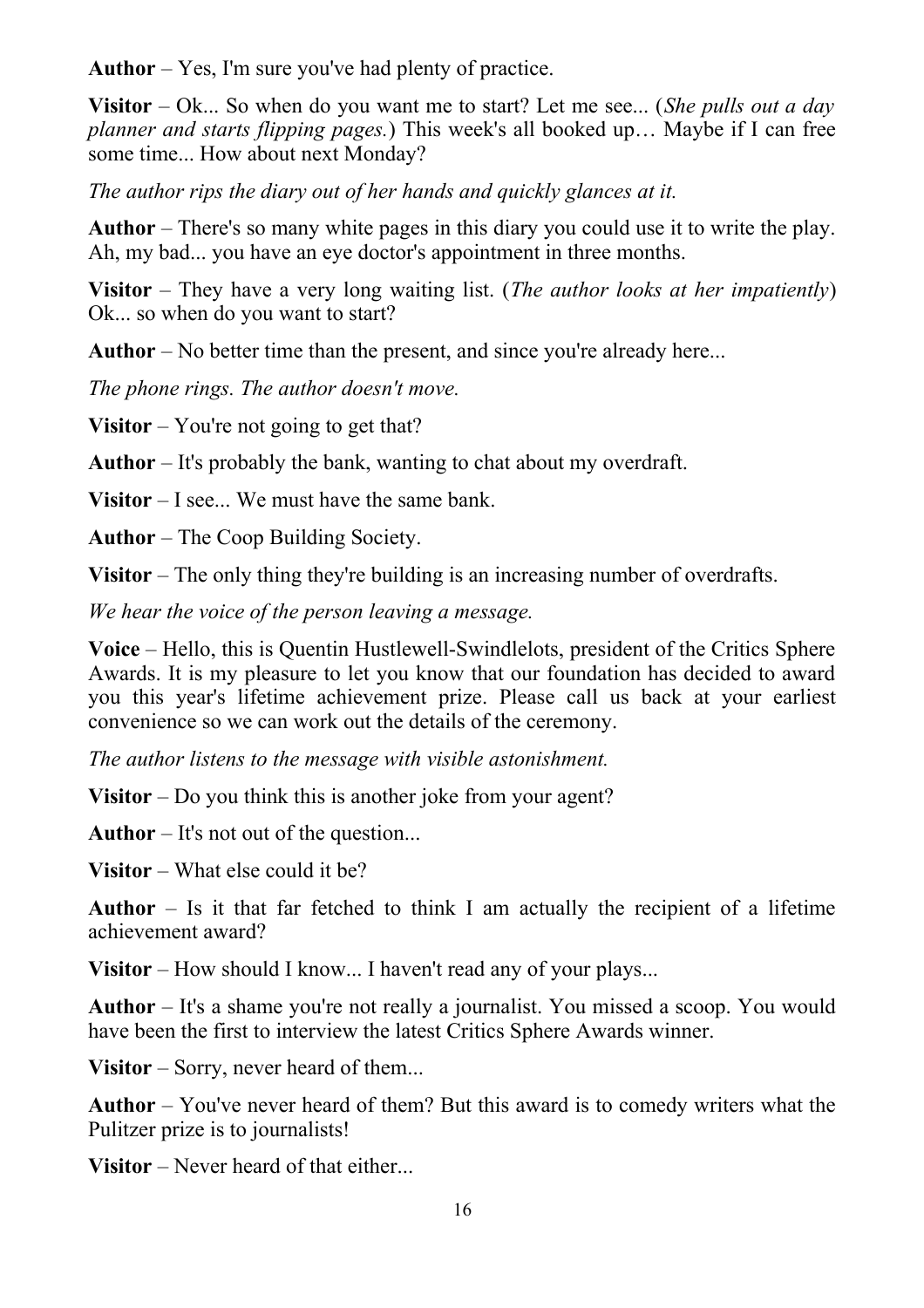**Author** – Oh, that's right, you're not a journalist. Let's see... it's like a Bafta for an actor.

**Visitor** – Oh, you mean... like a literary Nobel Prize?

**Author** – Let's not get carried away.

**Visitor** – Yeah, I didn't think so...

**Author** – Let's just say that, combined with the right cover this award could nicely boost the sales of my next play.

**Visitor** – Even if the play isn't very good?

**Author** – Even with your lack of domain expertise, you couldn't have failed to notice that the biggest literary successes are rarely masterpieces. Most of the time the books aren't written by their authors, even much less read.

**Visitor** – Yeah… but usually, while the authors are morons, those who actually write the books are real authors.

**Author** – Well, in our case it'll be the other way around.

**Visitor** – It's not very ethical to do that to your agent.

**Author** – I don't think you quite get the situation.

**Visitor** – What do you mean?

**Author** – This crook knew before I did that I was going to win the award, so he sent me a contract to sign immediately that would grant him exclusive rights to my next play. And for a paltry five hundred pounds! When he knew damn well that the kind of publicity the award would draw would turn me into a successful author. What were you saying about ethics again?

**Visitor** – I have to say, when it comes to ethics... I don't have that much experience.

**Author** – And don't get me started on this ridiculous interview scenario to convince me to get back to work.

**Visitor** – When you look at it that way...

**Author** – So, are you going to write the play or not?

*The visitor thinks for a moment.*

**Visitor** – All right... but I also want the two hundred pounds for the interview.

**Author** – I thought we agreed to share.

**Visitor** – You said so yourself: you're now a successful author.

**Author** – All right. Get to work, then.

**Visitor** – I'll have that chamomile now, I think...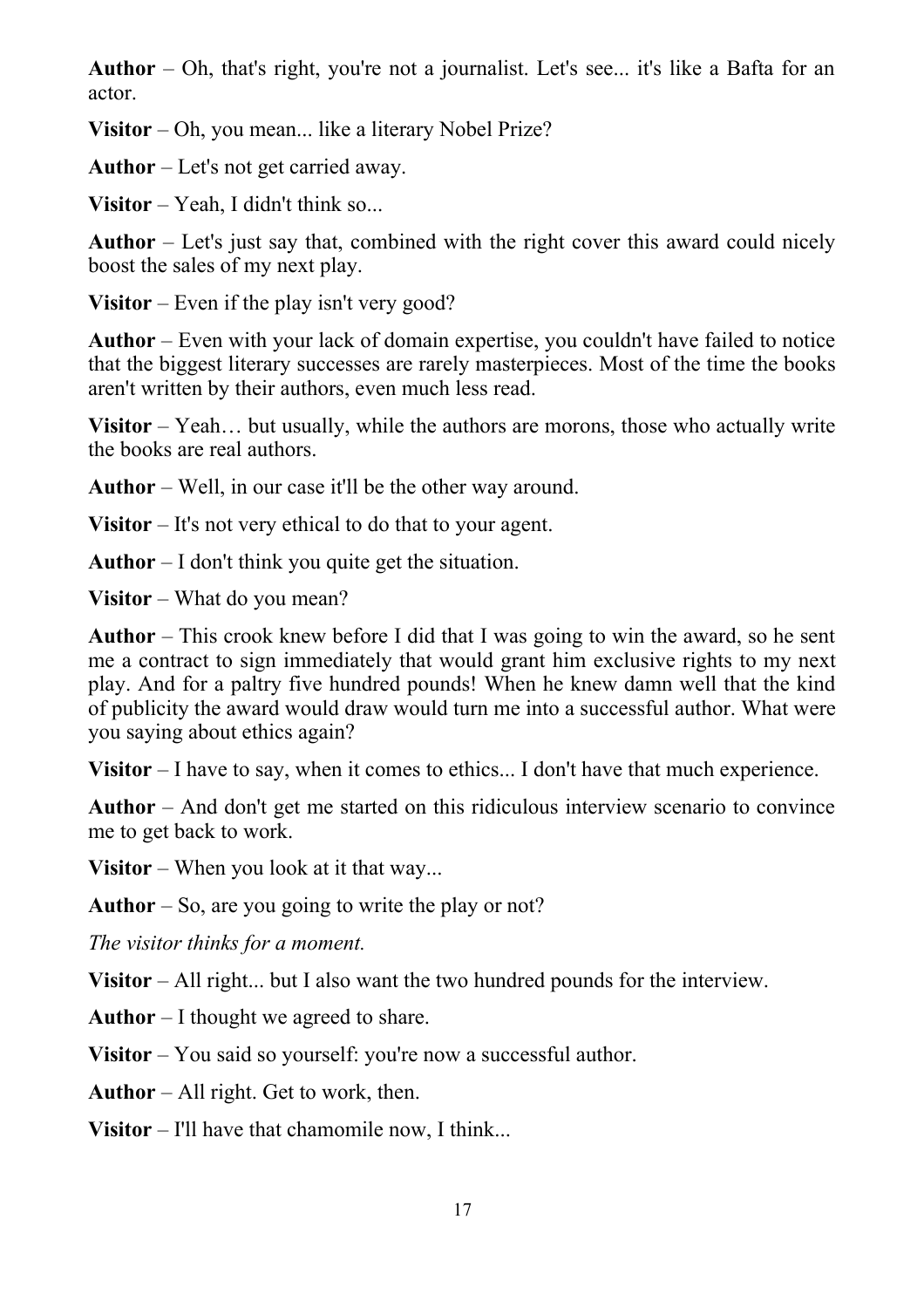**Author** – To be honest, I don't recommend it... I keep it next to the arsenic... but if you want a writer's tip, I can recommend something else. (*He pulls a bottle of whiskey and puts it on the table*) That right here is the magic potion that conjures up inspiration. Unfortunately, I built up a tolerance...

**Visitor** – Why not...

*She pours herself a glass, downs it in one, and pulls a face. She looks at the label.*

**Visitor** – Swedish whiskey? Are you trying to poison me too?

**Author** – Not before you've finished writing this play. (*He hands her a pen.*) You are now the official curator of my Mont Blanc pen. May the force be with you. There's paper on the table. Sit down and write.

*She sits.*

**Visitor** – I'm not sure I can write a whole book, even writing just anything...

**Author** – It's just a play! Fifty pages and we can fool anyone.

**Visitor** – Fifty pages?

**Author** – Think of it as sitting your A Levels and you're writing a rather long essay...

*She looks at him, embarrassed.*

**Visitor** – A Levels…?

**Author** – You don't have any A Levels. Of course you don't.

**Visitor** – I could have gotten them, but I missed my train.

**Author** – Look at it like a very long letter then.

**Visitor** – I mostly write tweets…

**Author** – A play is all dialogue! You start a new line at the end of each sentence, and you skip a line every time. Half of what makes a play is what's in between the lines... It's mostly blank paper!

**Visitor** – That must be why they call you Letterman…

**Author** – There you go, we'll write this play with four hands: I'll give you the letters and you put them in the correct order.

**Visitor** – And you sign the whole thing.

**Author** – Do you think Michael Angelo painted all the pictures he signed? He had staff, too. He just added a few details at the end.

**Visitor** – Still, I'm not a writer.

**Author** – But everyone can be a writer! And a playwright even more so. It's so easy they don't even have degrees for it. It's one of the few jobs, along with pizza delivery and psychoanalyst that you can't get a degree in. Actually, I'm not sure about pizza delivery, you need to drive a moped.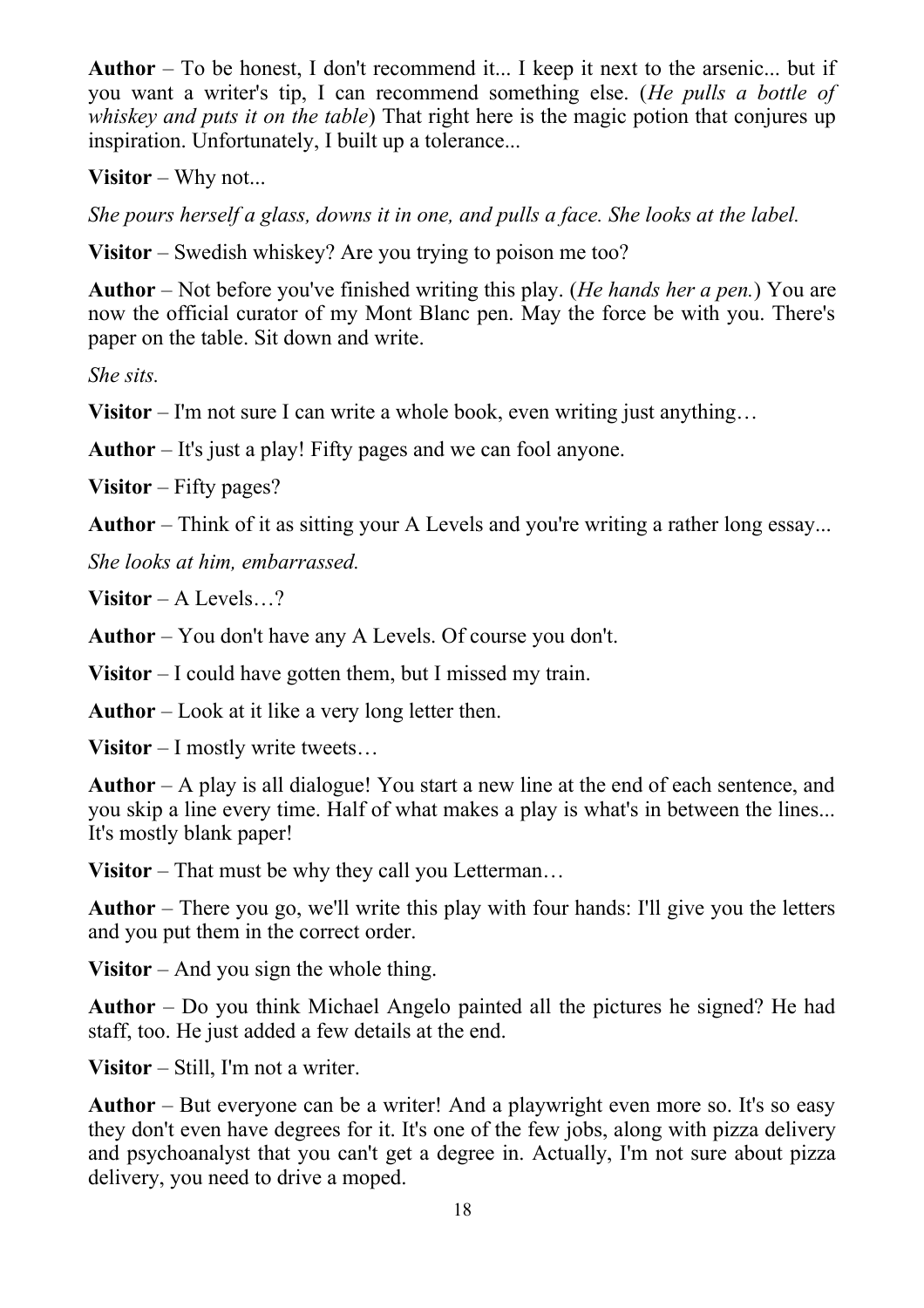**Visitor** – But it's still a lot of work.

**Author** – You can write a play with a single cartridge. For a novel, you'd need four or five.

**Visitor** – Ok...

**Author** – It's the world's laziest job, take my word for it. Unless you count poets. Wankers write five lines of three words each on a page and lots of space around and they're geniuses.

**Visitor** – Maybe I should be ghost-writing for a poet then.

**Author** – Good luck with that. There isn't a universe where poets can afford to pay ghost-writers, even in instalments.

**Visitor** – All right... I'm not sure where to start though...

**Author** – The beginning is always the hardest, of course. Especially in comedy.

**Visitor** – Oh, we're writing a comedy.

**Author** – Yes, a boulevard comedy. Or maybe just a high street comedy.

**Visitor** – Funny... I still can't picture you as a comedy writer.

**Author** – It was a long time ago. Why do you think I need a ghost-writer now?

**Visitor** – I don't know if I can be funny.

**Author** – I don't expect you to be intentionally funny. We're aiming for natural comedy...

**Visitor** – That's not helping.

**Author** – Let's see... Is there someone you'd like to kill?

**Visitor** – Kill?

**Author** – That's the point of comedies! It's illegal to kill your mother-in-law, so you write a play where you roast her.

**Visitor** – I'm not married. Do you have in-laws?

**Author** – Not any more, unfortunately. My wife left me. Some days I find myself almost missing my in-laws, that's how depressed I am. How am I supposed to write a good comedy in these conditions?

**Visitor** – I don't know... Let me think... Oh, right... I used to hate my sister.

**Author** – Good, that's a start...

**Visitor** – Unfortunately she died... I'm guessing that as far as comedies go...

**Author** – It depends, some deaths can be hilarious. What did your sister die of?

**Visitor** – Cancer.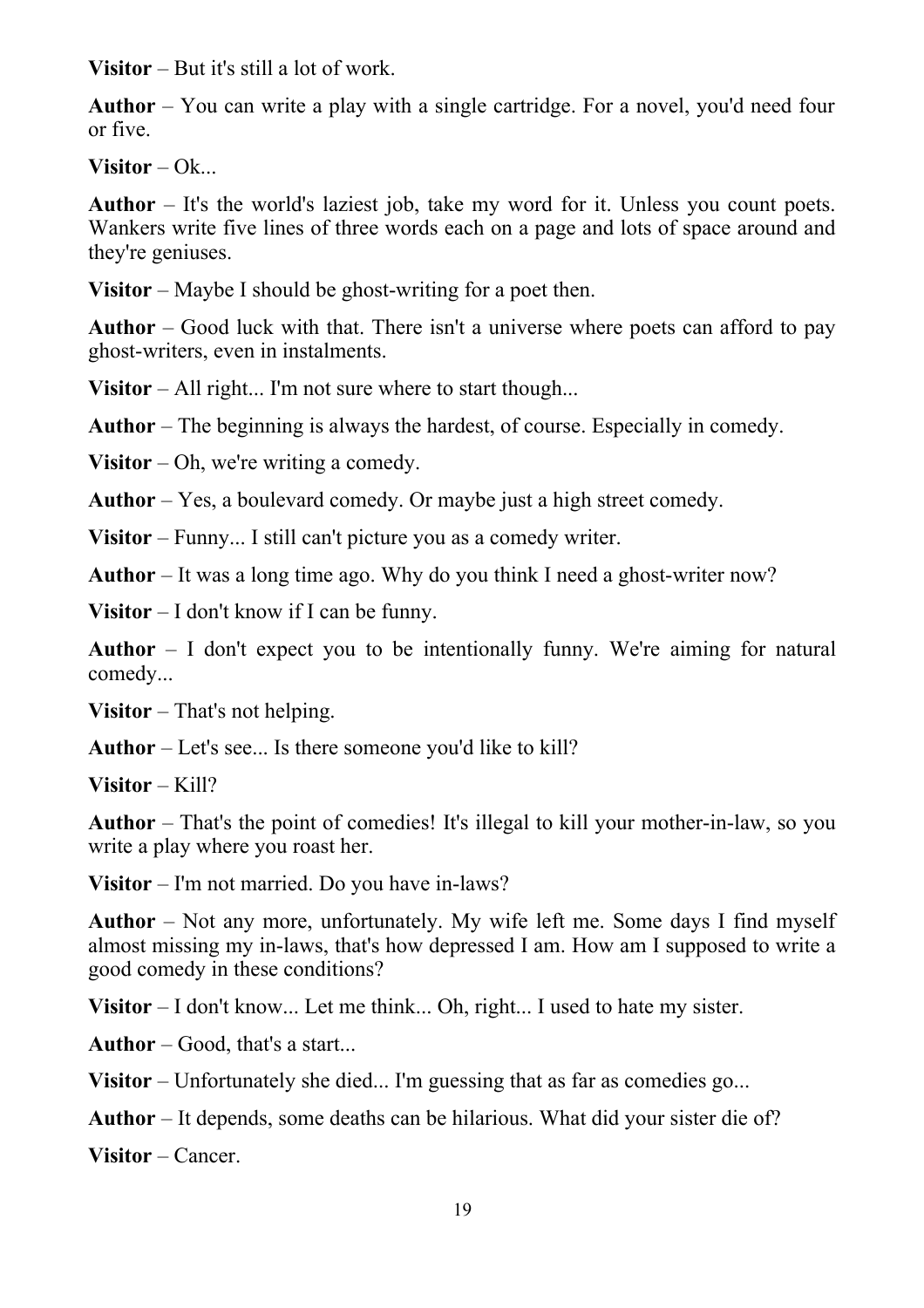**Author** – I see. No... That's not going to work, I'm afraid. It's very difficult to joke about cancer. Especially when it affects a family member.

**Visitor** – Oh, really? Crap... That's unfortunate...

**Author** – It's one of those subjects that are incompatible with comedy. I'm not sure why. Maybe it's the part about the long illness. On stage, the funniest deaths are always the quickest. If a man talks about his wife getting hit by a train on her way back from her pilates class, everyone's laughing and he hasn't even finished the story. If he talks about how she died of colon cancer after three years of chemo, no one's laughing. Go figure.

**Visitor** – Ok...

**Author** – Having said that, if you want to give it a try...

*The doorbell rings.*

**Visitor** – You're expecting someone else?

**Author** – It must be the courier guy. He said he'd come back for the signed contract. Can I have that pen?

*He takes the contract.*

**Visitor** (*worried*) – Are you sure?

**Author** – I don't know why but I believe in you… (*He signs the contract and hands her the pen.*) If you feel an idea coming on while I talk to the courier guy, don't wait for me, just start writing.

*He leaves the room. The visitor's mobile phone rings and she takes the call.*

**Visitor** – Yes... No, I'm still with him... Yes, yes don't worry, he just signed the contract... Listen, I can't talk now... Ok, I'll call you back…

*She puts her phone away. The author returns.*

**Author** – Right... So now we can't turn back. I just sold your soul to the devil for five hundred pounds. Even in your wildest dreams you wouldn't get such as good deal.

**Visitor** – There's nothing to brag about... I thought you had a stronger moral fiber...

**Author** – You know, most authors only write so they can pay last year's taxes with the advances they get for the books they'll write next year. If authors are ever made to join Pay As You Earn, there's going to be a whole lot less books written.

**Visitor** – I wouldn't know, I've never earned enough to pay taxes.

**Author** – Lucky you... Taxes are a downward spiral, stay out of the system as long as you can. Where were we?

**Visitor** – Nowhere, I'm afraid.

**Author** – Yes, that's what I feared.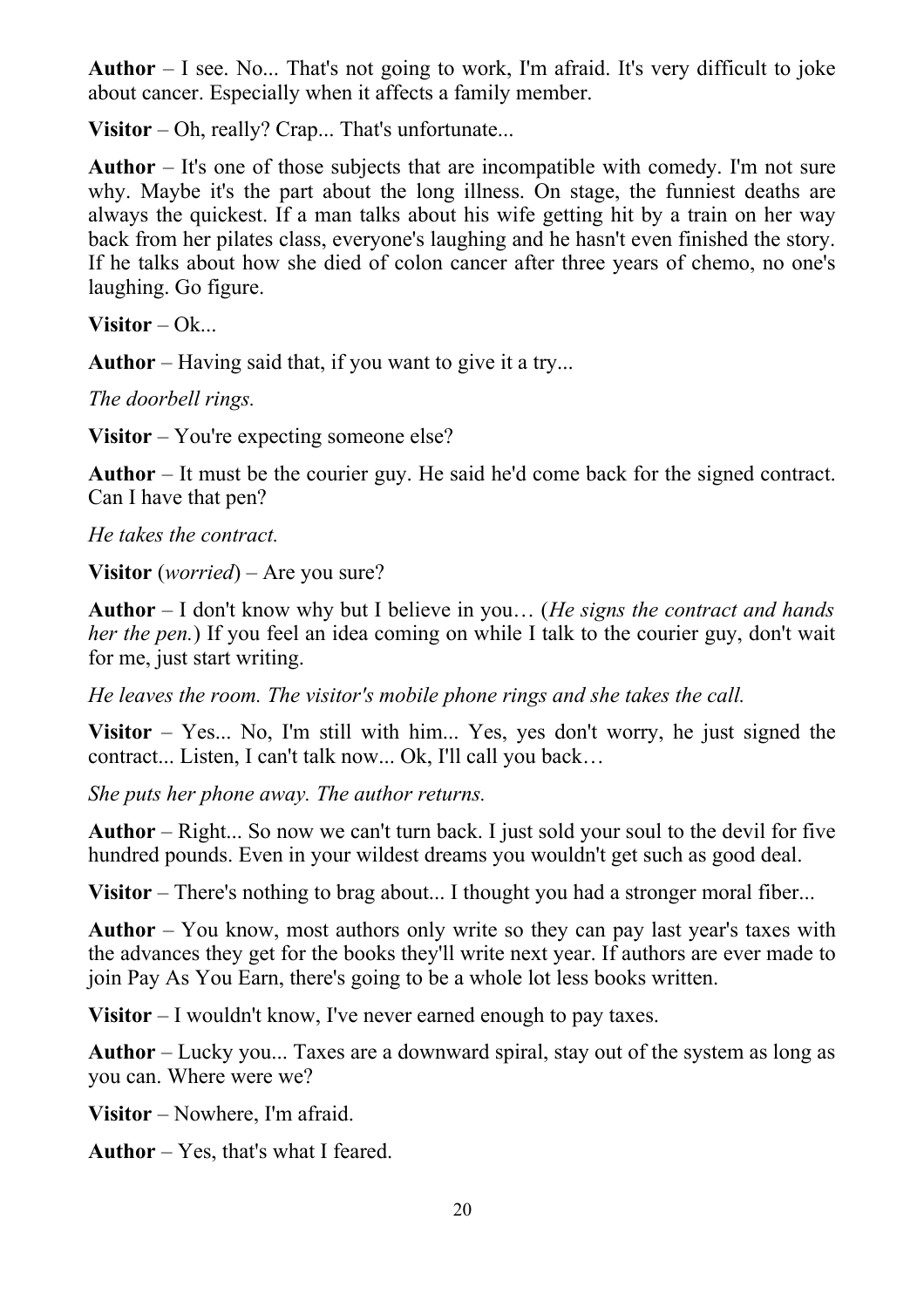**Visitor** – What if we wrote the story of a writer with severe writer's block?

**Author** – I see... And then this bird knocks at his door, and she pretends to be a journalist...

**Visitor** – Why not?

**Author** – Theatre in theatre... I swore I would never fall that low...

**Visitor** – But you said we could write anything!

**Author** – I did... And how would it end?

**Visitor** – I don't know... I'm not even sure where it goes after that...

**Author** – Have another glass...

*He does as he says and pours her another whisky.*

**Visitor** – I don't know if...

**Author** – Bottoms up!

*She downs the shot.*

**Visitor** – I think I'll take a quick nap. I'm sure ideas will come to me more easily while I'm asleep.

**Author** – Oi! I'm not paying you to sleep!

**Visitor** – You haven't paid me anything yet... Actually, speaking of payment, a small advance might motivate me...

**Author** – Even if I wanted to, I doubt the Coop Building Society would agree to increase my overdraft... My god, you're really no good as a ghost-writer! I told you to write anything and you can't even do that!

**Visitor** – I have a reputation too, you know! I don't want to become a laughing stock by publishing just anything...

**Author** – But no one will know your name! I will sign the book!

**Visitor** – That may be so, but I'll know who really wrote it. There is such as thing as self respect, you know.

**Author** – Fine. No one is stopping you from writing a masterpiece.

**Visitor** – You don't think I can? I'm not as stupid as you think I am.

**Author** – Go on then, surprise me...

**Visitor** – Yeah... But with all that whiskey you gave me, I'm getting peckish. Do you have anything to eat?

**Author** – I hired you to write, not to attend a cocktail party.

**Visitor** – You know what they say: hunger is poor counsellor.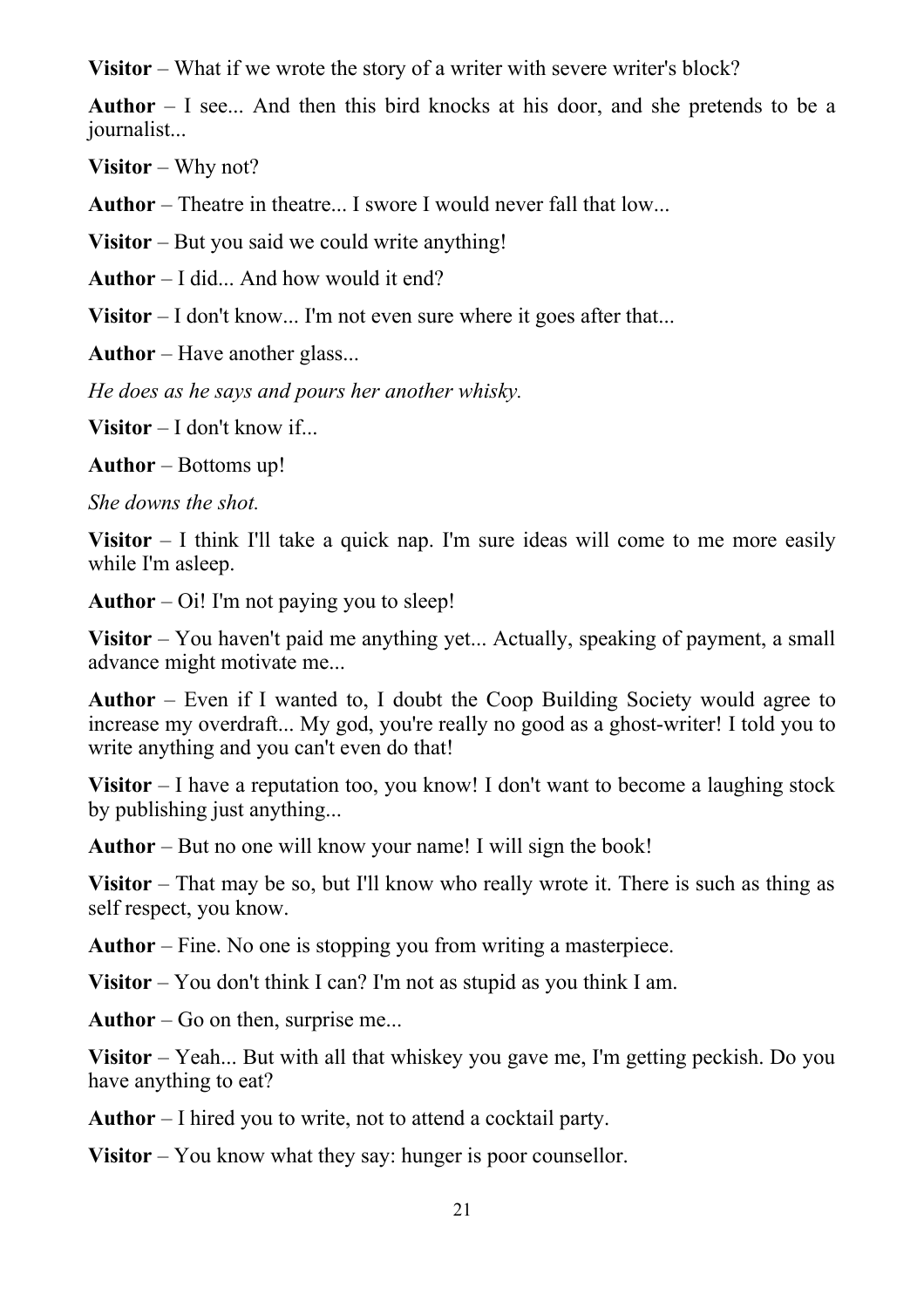*The author finds a packet of biscuits and gives it to the visitor.*

**Author** – Here, I have a few chocolate digestives left.

**Visitor** – Thank you. (*She starts to eat one.*) They're a little soft.

**Author** – Would you like me to drop everything to go to the shops and buy fresh ones?

**Visitor** – No, they'll do... (*She stuffs a second biscuit in her mouth*.) I have an idea!

**Author** (*jumping*) – You almost scared me...

**Visitor** – Boy loves girl, but their families hate each other.

**Author** – That's *Romeo and Juliet*.

**Visitor** – Boy loves girl, but they both end up marrying other people.

**Author** – *Wuthering Heights*.

**Visitor** – I love that song.

**Author** – No, the book.

**Visitor** – It's a book?

**Author** – Indeed.

**Visitor** – Boy loves girl but it's really a man.

**Author** – *Some like it hot*.

**Visitor** – Never heard of this play.

**Author** – It's a film.

**Visitor** – Are you sure?

**Author** – Quite sure.

**Visitor** – A man loves another man but it's really a girl.

**Author** – *Victor Victoria*.

**Visitor** – A woman loves another woman but it's really a man.

**Author** – *Tootsie*.

**Visitor** – Bloody hell... I didn't think it would be so difficult to be a contemporary writer. Has everything already been written then...?

**Author** – Everything…

**Visitor** – All the good stories for sure…

**Author** – They stuffed their faces and now we're left with the crumbs.

**Visitor** – Mother fuckers.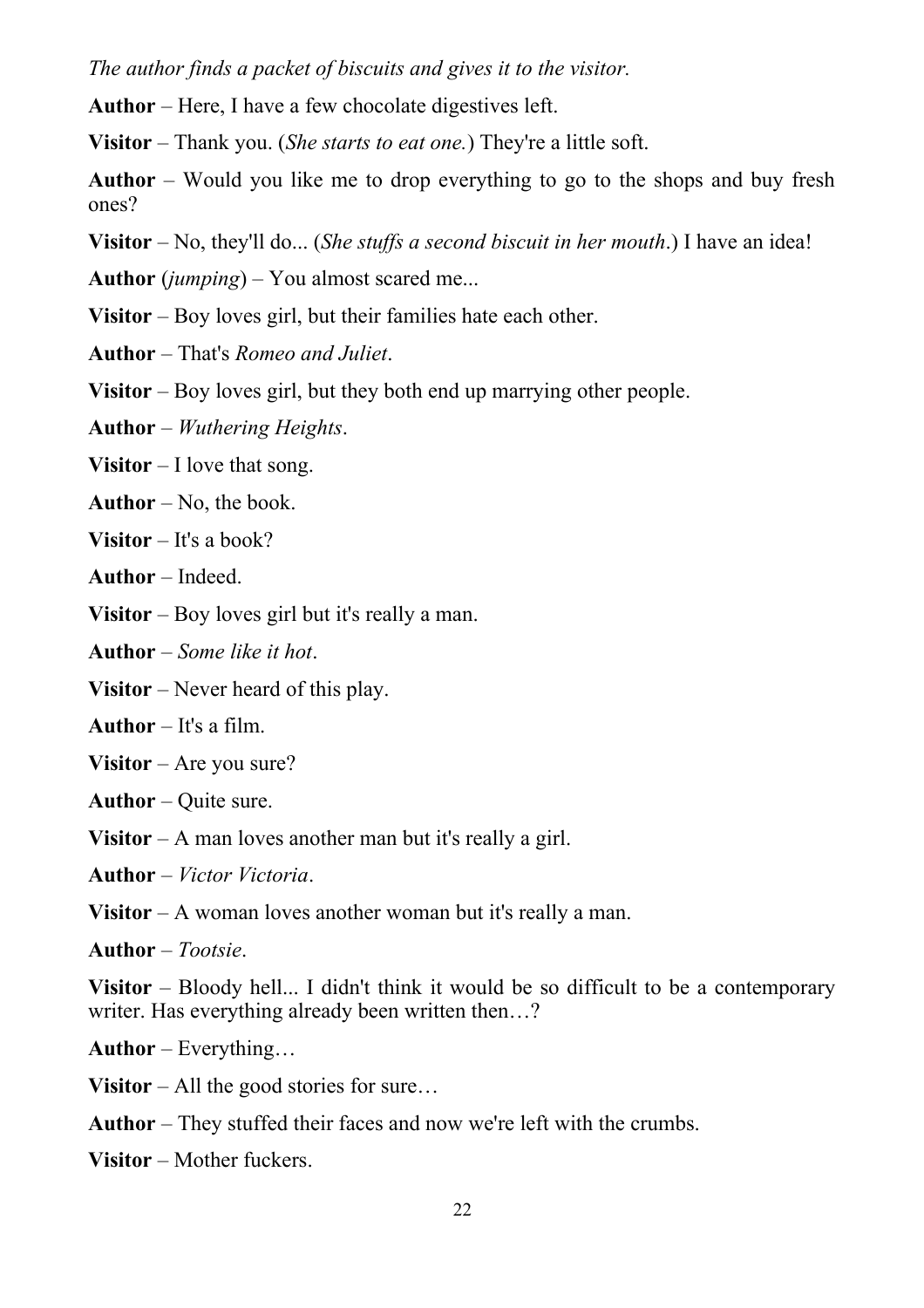**Author** – Shakespeare, Chekov... They had it easy... Nothing had been written then. Good ideas were just lying around for the picking. Anyone who could read and write was miles ahead of everyone else and had a pretty good shot at posterity.

**Visitor** – That's true. If there was room for another Shakespeare today we'd know about it.

**Author** – That's why I'm not even attempting to write a masterpiece, and I'm only asking you to just write anything.

*A time.*

**Visitor** – I'll take that whiskey in the end.

*She drinks it thirstily straight from the bottle.*

**Author** – Maybe you should slow down a little...

*She sighs satisfactorily as she puts the bottle down.*

**Visitor** – I got it!

**Author** – Really?

**Visitor** – Let's see you link that one to Christopher Marlowe or George Bernard Shaw.

**Author** – I'm all ears.

**Visitor** – A couple are having a friend over for dinner whose husband just died in a plane crash. And while they're consoling her, they find out they won the lottery.

**Author** – Excellent! Bravo...

**Visitor** – See, when I try.

**Author** – That's my first play.

**Visitor** – Oh yes…

**Author** – The one you haven't read.

**Visitor** – Great minds and all that...

**Author** – Indeed, had you been born before me you could have been the one to write it. It's actually my most popular play...

**Visitor** – I must have read about it in *Time Out*.

**Author** – I stopped writing the day I started to plagiarise myself.

*The enthusiasm dies down. A time.*

**Visitor** – Any more chocolate digestives left?

**Author** – You scoffed them all!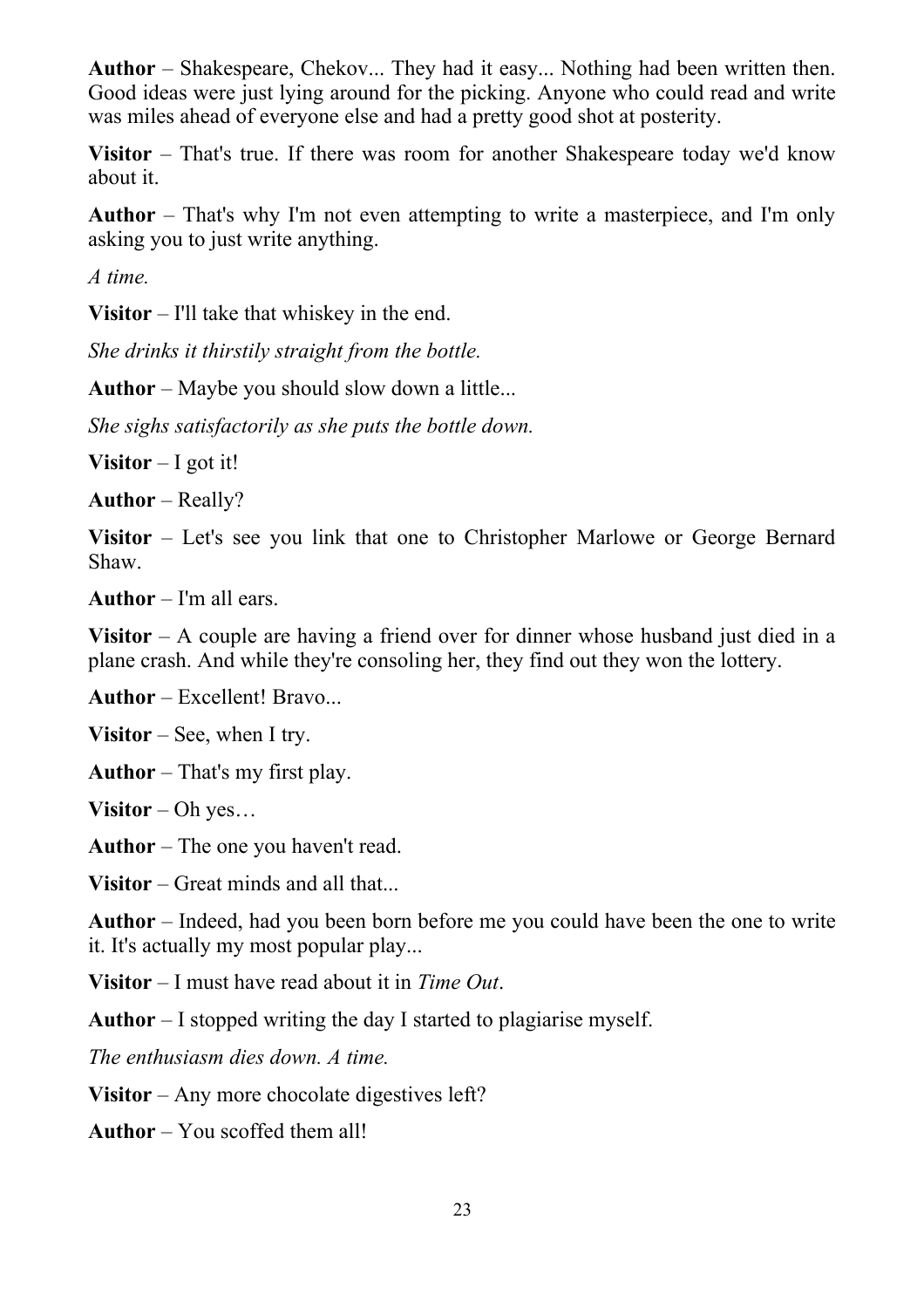**Visitor** – The paquet was already opened. I'd rather not know for how long, either. I hope I don't get food poisoning.

**Author** – If you do, just call in sick. But you do realise that us authors don't get sick leave… when we don't work we don't get paid. So for ghost-writers, imagine...

**Visitor** – Whatever. I'm still hungry.

**Author** – You're obsessed with food, aren't you?

**Visitor** – Only someone who has never really known hunger would say something like that.

**Author** – All right, I'll go and see if I can find something in the fridge...

**Visitor** – One more thing...

**Author** – What now?

**Visitor** – I don't like this word... ghost-writer.

**Author** – You don't?

**Visitor** – I find it offensive.

**Author** – Offensive? For who?

**Visitor** – For me!

**Author** – So what do you want to be called? Stand-in writer? Famous actors have stand-ins for the scenes they don't want to shoot. Authors could have stand-ins for the scenes they don't want to write...

**Visitor** – I don't know... How about... personal assistant?

**Author** – Personal assistant?

**Visitor** – When we're out and about and you have to introduce me, you can't very well say, and this is my ghost.

**Author** – I have to admit... I hadn't considered the possibility of us going out together...

**Visitor** – In any case... I need a cover, don't I?

**Author** – A cover?

**Visitor** – Speaking of cover... A ghost-writer who moonlights... that's not very legit. I'd like to be able to claim benefits. I have to think of my future.

**Author** – But of course, and what about pension contributions while you're at it?

**Visitor** – Fine... Let's start with personal assistant.

**Author** – Right. And in lieu of pension contributions I'll go and see if there's a piece of cheddar in the fridge.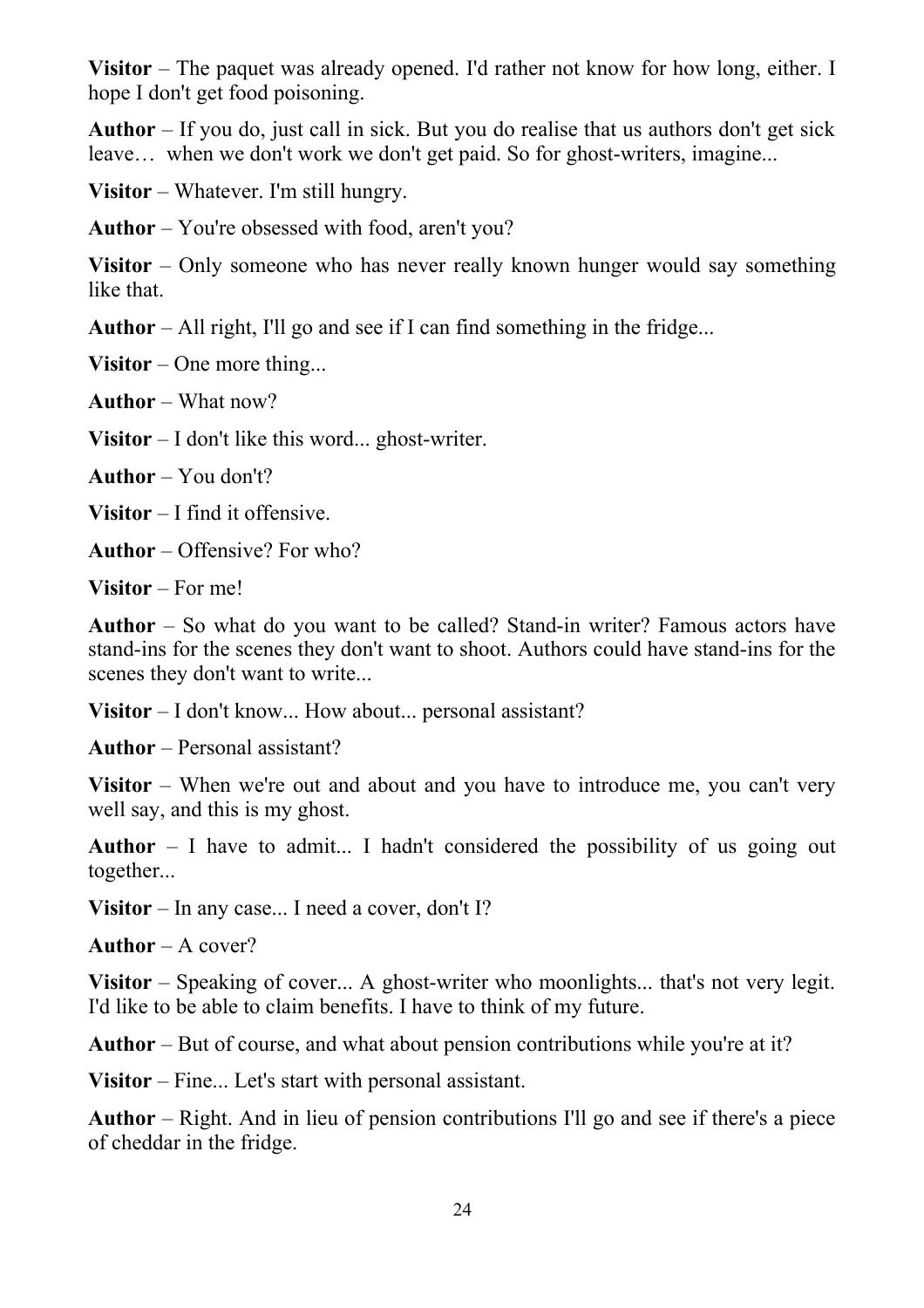*He is about to leave the room when the phone rings. The visitor picks up, to the author's surprise.*

**Visitor** – This is the office of Charles Letterman. How can I help you?

*The author signals that he doesn't want to take the call.*

**Visitor** – Oh, I'm sorry, he can't come to the phone at the moment... Why? Well... because he's dead. Yes, pretty sure. The doctor was just here, and believe me, it's not a pretty sight. Oh yes? No... Yes, yes of course, it's good news, but... in that case it will have to be posthumously. Listen, I'm sorry but I have to go, the autopsy is about to start... And the same to you.

*The author stands frozen, stunned.*

**Author** – Who was it?

**Visitor** – John Frowner, president of Subsidised Starving Playwrights. Apparently, you're being considered for an O.B.E. by the Ministry of Culture.

**Author** – And you told him I was dead?

**Visitor** – You didn't want to talk to him... It's the first thing that came to mind.

**Author** – I see...

**Visitor** – Oh come on, let's get real. I'm not going to write this play, and neither are you.

**Author** – So?

**Visitor** – So if you're dead, your agent won't come and ask you to pay back the five hundred pounds he gave you for a play you haven't written.

**Author** – But dead…? Isn't that a little... extreme to avoid paying back five hundred pounds?

**Visitor** – It's part of this plan I have...

**Author** – See, when you put your mind to it...

**Visitor** – Between your death, the award and now the O.B.E., you'll be famous again!

**Author** – I know I asked you to surprise me, but you've exceeded all expectations...

**Visitor** – Thank you.

**Author** – It wasn't meant as a compliment. There's more than one way to surprise people.

**Visitor** – Do you have any family?

**Author** – Only my wife. And I'm not sure she considers me family anymore.

**Visitor** – So basically you're alone. No wife, no family, no friends... This award and this medal, I could receive them in your name.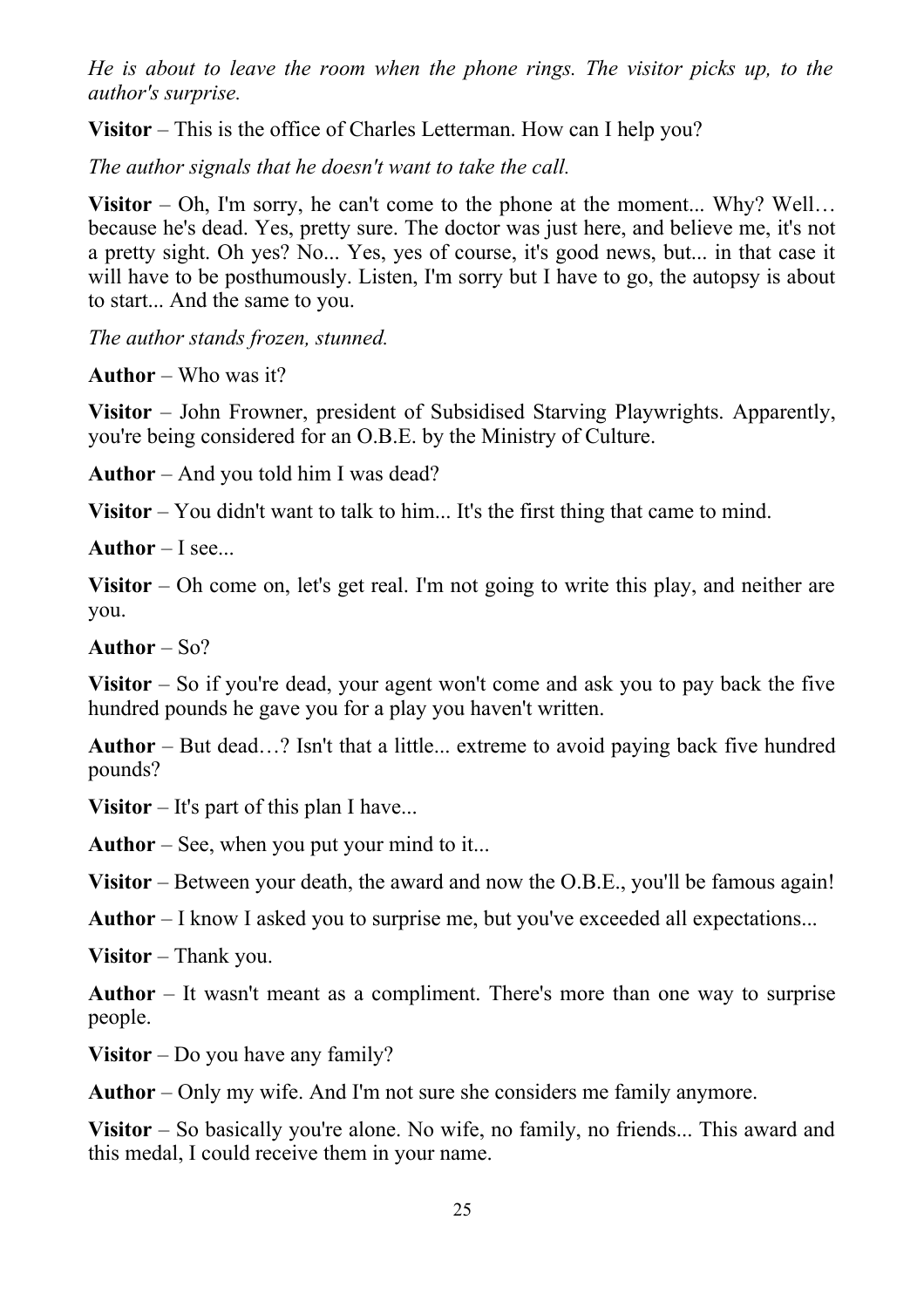**Author** – But of course... I hire you as a ghost-writer, you can't write a single line, and now you want to receive all the awards I won. Do you want my pin code too?

**Visitor** – Actually, that might be best. After all, you're supposed to be dead.

**Author** – I could always come clean.

**Visitor** – Think about it. At the moment, you've got everything to gain by pretending to be dead.

**Author** – How do you figure?

**Visitor** – I bet that by tomorrow you'll be all over the papers. Probably not the front pages, let's be real. But all of a sudden, the *New Yorker* will remember who you are.

**Author** – Being able to read my own obituary in the papers... tempting.

**Visitor** – Everyone will say you were a great author. Your books will sell like hot cakes... maybe even until the end of the week.

**Author** – You think so?

**Visitor** – I may not be a journalist, but I'll still get you in the papers!

**Author** – Right, so what do we do now?

**Visitor** – You play dead, and... I'll take twenty per cent of your royalties.

**Author** – My agent only took ten!

**Visitor** – But with him you weren't selling anything, and your plays were never produced.

**Author** – And to think I was getting used to the idea of retiring.

**Visitor** – Retiring?

**Author** – I had already started to remove everything from my life that upset me. I don't write. I talk only when necessary. I don't share my opinions with anyone and I am working on not having any opinions at all.

**Visitor** – Do you really think you could do that?

**Author** – Not have any opinions?

**Visitor** – Retire! Are you sure you can afford it?

**Author** – According to the Coop Building Society, it seems it's debatable...

**Visitor** – What I'm offering is better than retirement, I am offering death!

**Author** – It's tempting for sure, but... If it's okay with you I think I'll take a few minutes to think about it first.

*The phone rings again. The author is about to answer out of habit. The visitor stops him.*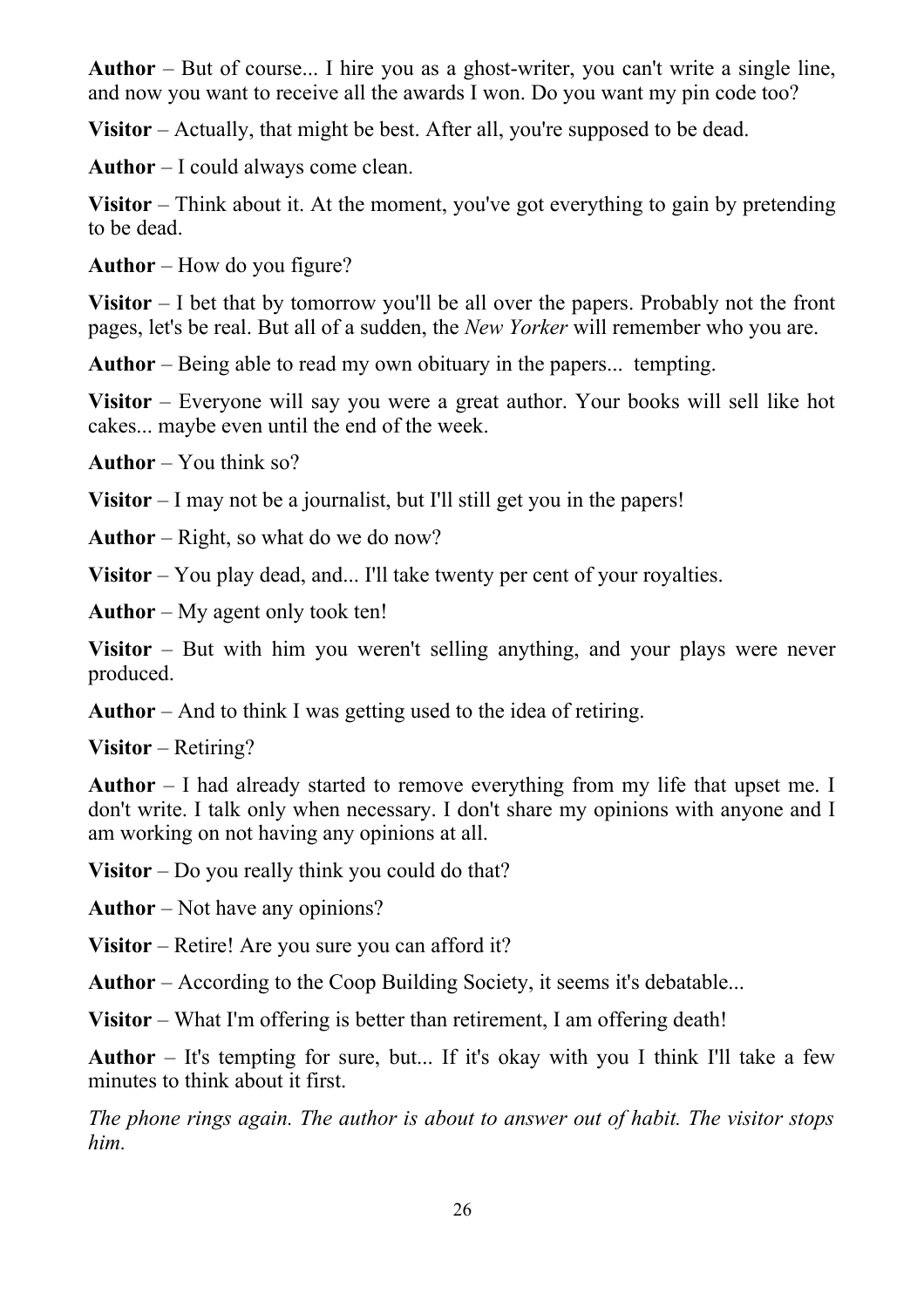**Visitor** – Are you crazy! You're supposed to be dead, remember! (*She picks up.*) Hello? Yes. The Coop Building Society? No, I'm sorry, Mr Letterman has passed away. Yes. He took his own life. Yes, he killed himself... he drank a bottle of Drano... That's right, the stuff to unclog toilets. A huge hole in his stomach. Caustic soda. Yes, he could be very caustic too. Maybe that's why he chose to leave us in this manner... Why? Oh, who knows with artists... And as you're well placed to know, he was deeply in debt. It was the only way to avoid bankruptcy. Yes, of course there are things more important than money, I'm glad to hear you say that... In any case, thank you for calling... That's right. Good bye. Of course, I'll pass on your condolences to his family.

*The visitor hangs up. The author looks at her, stunned.*

**Author** – It takes a while to get you started, but once you're warm you're unstoppable! So now I committed suicide.

**Visitor** – I thought it would be more romantic for a writer, better than cardiac arrest or colon cancer.

**Author** – More romantic? A bottle of drain cleaner?

**Visitor** – I improvised... that's what came to mind.

**Author** – Improvised... From now on, please stick to the script!

**Visitor** – What script? You're unable to write anything!

**Author** – Oh all right... There's no need to be unpleasant... Ok, so I committed suicide... It's true I was feeling a little down recently.

**Visitor** – See?

**Author** – So what do we do now? Do we organise my state funeral?

**Visitor** – An author's death usually results in a 10% increase in sales, at least. For a suicide it can go up to 20%. (*The phone rings again.*) Sounds like we're in business.

**Author** – For sure... this phone hasn't rung that much in the past ten years... combined.

*The Visitor picks up.*

**Visitor** – This is the office of Mr Letterman. How can I help you? Yes, Madam, it is. I can confirm, your husband died this morning. Please accept my condolences, as well as those of the Coop Building Society. A bullet to the head, yes. Yes, if you saw him I'm not sure you would recognise him. Half the top of his head... It's not a pretty sight, believe me.... Very well, I'll let him know... I mean, yes, thank you... Good bye Madam. (*She hangs up.*) That was your wife.

**Author** – My wife? What did she want?

**Visitor** – Pay her respects, apparently.

**Author** – I haven't seen her in years. Ironically, she used to complain I wasn't showing her enough respect...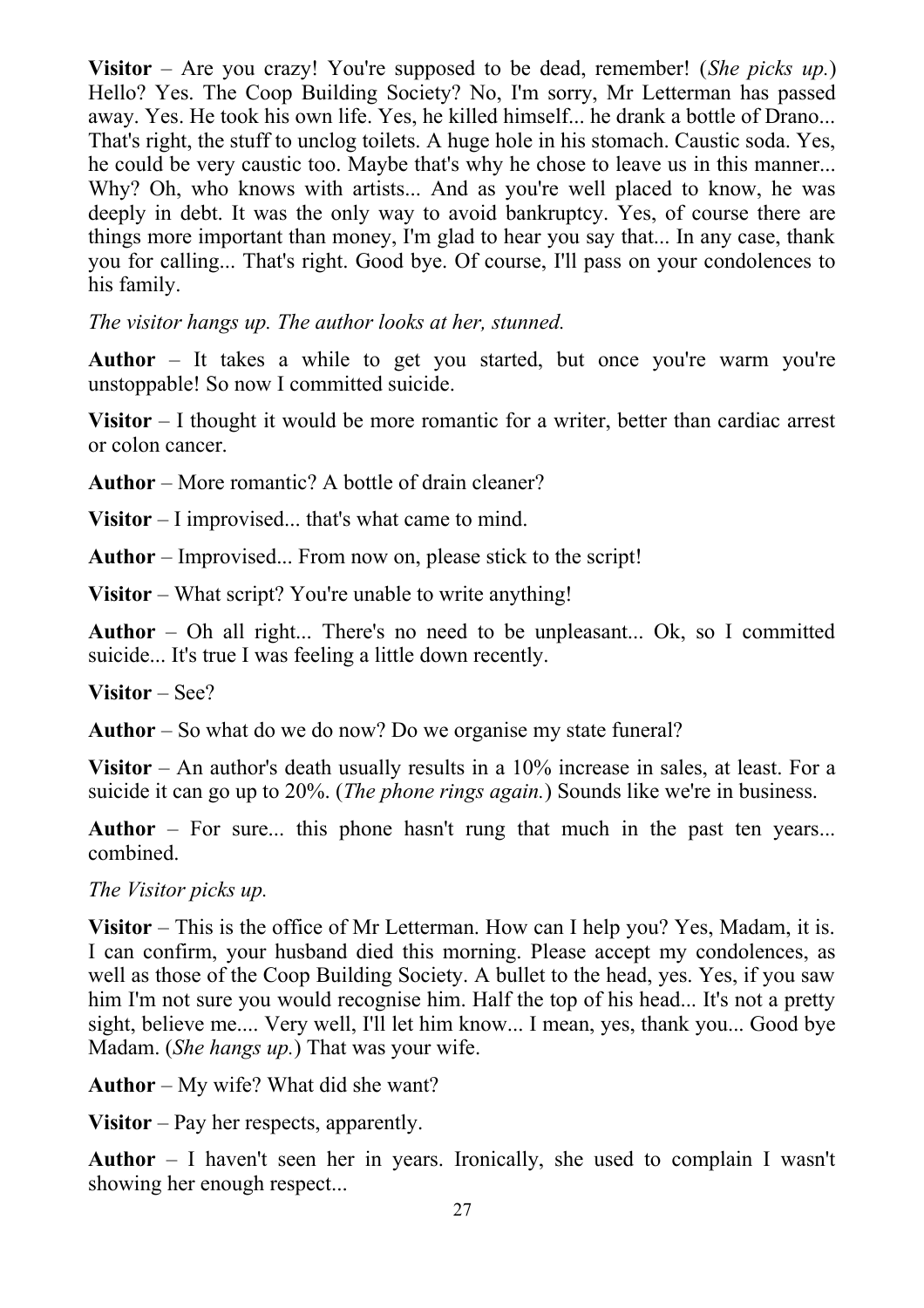**Visitor** – The dead are always much more popular than the living. You'll see, there's only upsides to being dead.

**Author** – So now the story is that I shot myself in the head.

**Visitor** – I use every opportunity to improve.

### *The phone rings again.*

**Visitor** – At this rate, we're going to need a receptionist. (*She picks up.*) This is Mr Letterman's beneficiary speaking, how can I help? Yes, that's right, I hold the rights to all his plays. We were married a few months before his death. That makes me his only beneficiary... Yes... Yes… Yes... Yes, he just finished a play that will surprise you. I think it's a masterpiece, if I say so myself. It hasn't been seen by anyone yet, no. Yes... Yes... Yes... Of course. Where can I reach you? (*She scribbles something on a piece of paper.*) Very well, I'll take a look at your file myself and give you my answer as quickly as I can. Yes, speak soon.

**Author** – So now we're married...

**Visitor** – It's easier that way.

**Author** – Easier…?

**Visitor** – To explain how I came to hold the rights to your plays.

**Author** – Of course.

**Visitor** – And as your widow, it stays in the family.

**Author** – If you say so... And can I ask who that was?

**Visitor** – A theatre in London, asking about producing your last play.

**Author** – A theatre? Which theatre?

**Visitor** – I was going to write it down but you interrupted me... Something to do with EastEnders...

**Author** – EastEnders?

**Visitor** – And also something to do with being young...

**Author** – The Young Vic?

**Visitor** – That's the one!

**Author** – But they only put on plays by living playwrights!

**Visitor** – Your body's still warm, surely that's good enough?

**Author** – Right... So what are you planning to do?

**Visitor** – I'm going to let them stew a little. Let them think they're not the only ones interested.

**Author** – You should have been my agent...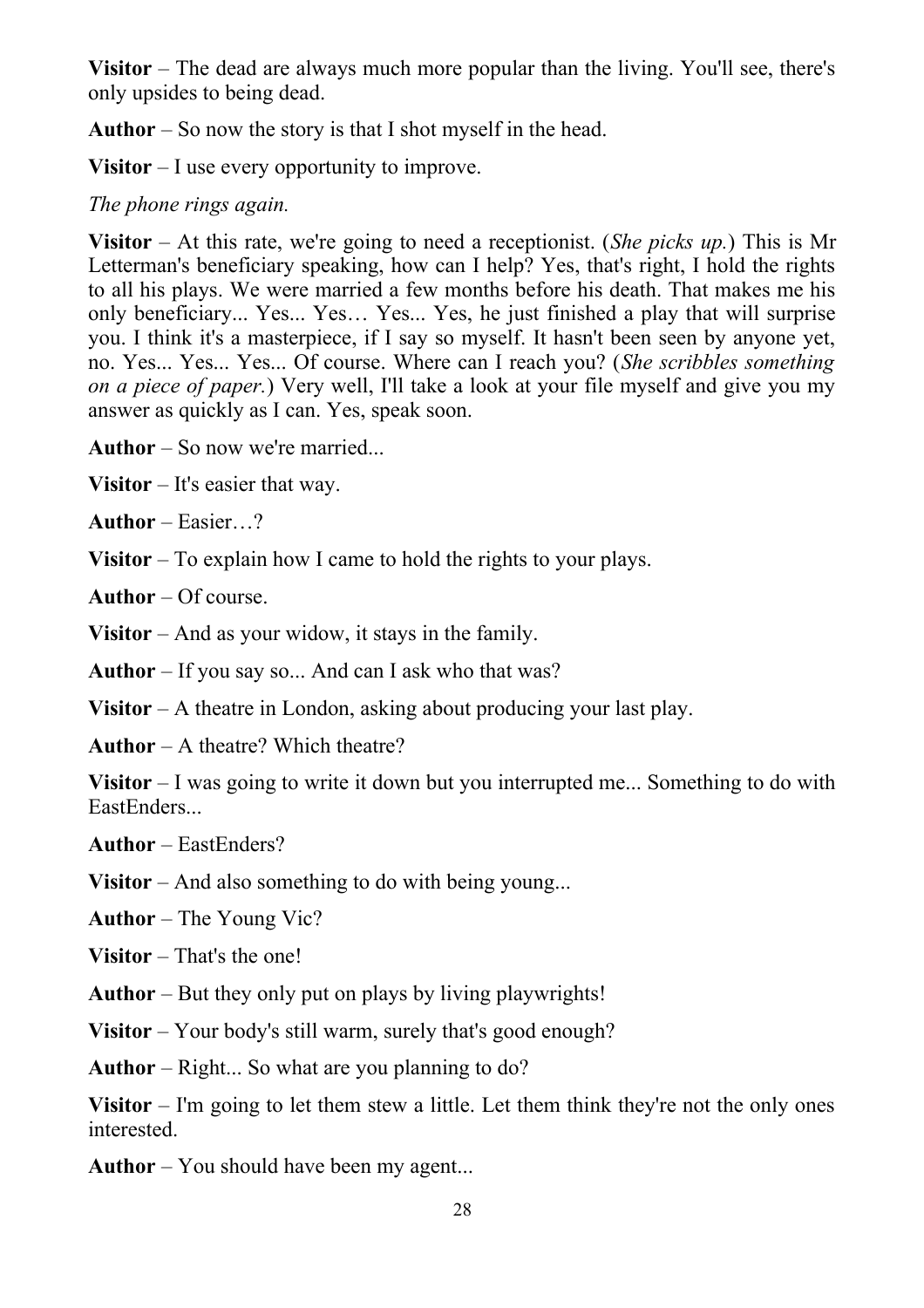**Visitor** – We could even consider a retrospective of your entire body of work, what do you think?

**Author** – Why not... But when you say my last play, do you mean...

**Visitor** – The one you haven't written yet.

**Author** – How does that work since I'm supposed to be dead?

**Visitor** – You heard, I told them you had a play no one had seen before.

**Author** – Yes... But I don't have one...

**Visitor** – But since you're not really dead, you can write it.

**Author** – But I told you I had writer's block!

**Visitor** – But that was before!

**Author** – Before? Before what?

**Visitor** – Before you became a successful writer again.

**Author** – You mean a dead writer.

**Visitor** – Yes, that too... Now that you have your whole death ahead of you, you'll have plenty of time to write this play. I'll handle everything else.

**Author** – I'm sorry to ask you this but... I'm going to stay dead for how long? Approximately?

Visitor – For now, let's say long enough for you to write this  $124<sup>th</sup>$  play. Then we'll see.

*The Author appears to be a little overwhelmed by the situation.*

**Author** – Ok... So… Well… I'll get on it then...

**Visitor** – How about a cup of chamomile tea?

**Author** – I think I'll stick with Swedish whiskey... (*He takes the bottle and goes to leave the room.*) You're staying?

**Visitor** – Someone has to stay for the wake and answer the phone.

**Author** – Ok then...

*The author leaves. The visitor makes herself at home, takes out her mobile phone and punches a number.*

Visitor – George? It worked. I think he'll write the  $124<sup>th</sup>$  play... Yes, maybe we've overdone it with the Critics Sphere Awards and the O.B.E... He's certainly going to be disappointed when he finds out he isn't getting either... It's for his own good... And you never know, if his new play really is good... Yes, of course, if he isn't dead first... Speaking of which, I wanted to tell you. I had to improvise a little...

*The author returns and she hides the phone.*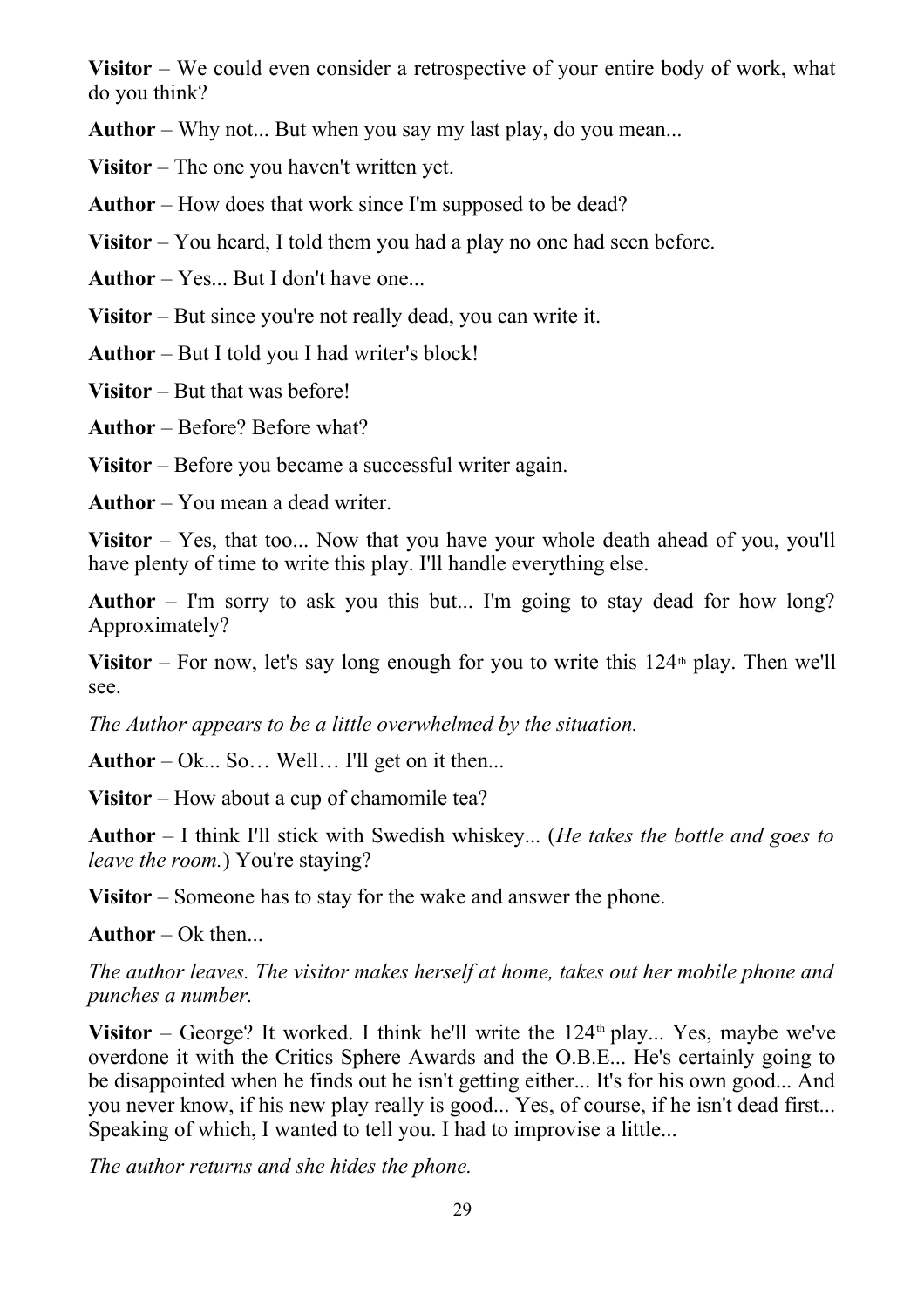**Author** – I've run out.

**Visitor** – I'm sorry?

**Author** – I've run out of ink. My pen is empty. And good luck finding a Mont Blanc replacement cartridge at this hour...

**Visitor** – What about the typewriter?

**Author** – The typewriter? It's like me, it's running on empty.

*The visitor takes a biro from her pocket and hands it to the author.*

**Visitor** – Use this for now.

*The author appears disappointed to see his excuse hasn't worked. He leaves. She picks up the phone.*

**Visitor** – This is going to be harder than I thought... I can't leave him out of my sight so I think a small raise would...

*We hear a bang.*

**Visitor** – Oh... Sounds like he found his cartridges... I'll call you back. (*She hangs up.*) Looks like I'm going to have to write this play myself after all.

*The author returns carrying a champagne bottle, the popped cork in his other hand.*

**Author** – I'm also out of whiskey, but look what I found in the fridge. I was saving it for a special occasion. Getting a prize and a medal in the same day, surely that qualifies... Will you have some?

**Visitor** – Why not? But only if you promise to get back to work right after.

**Author** – Oh no worries there. Learning I was dead gave me a new lease of life.

**Visitor** – That's great to hear... So you have an idea?

**Author** – It's always best to start from real life situations. So fuck principles and let's go with theatre in theatre. It's the story of an author with severe writer's block. One day, a journalist comes to see him...

**Visitor** – Yes, that rings a bell... And for the title?

**Author** – How about... "Running on empty"?

**Visitor** – Hasn't it been used before?

**Author** – What now? We have to come up with a unique title as well...?

**Visitor** – All right, let's go with "Running on empty"

**Author** – I'll dictate, you type. It'll go faster that way. *(He places an old typewriter in front of the visitor.*) Here, I found a new ribbon.

**Visitor** – I'm listening...

*The author starts to dictate, very inspired, as if he was visualising the scene.*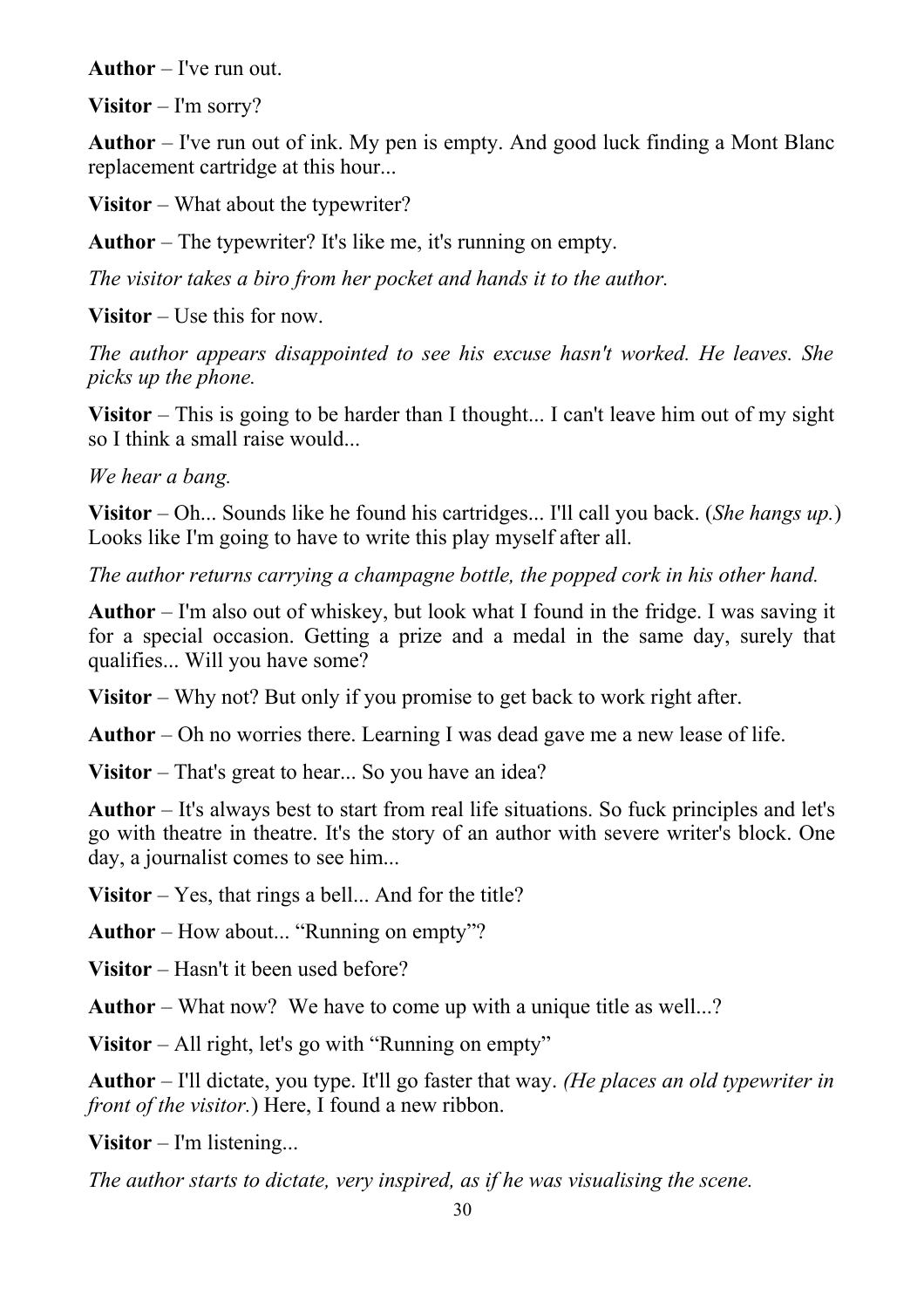**Author** – A messy living room. A man (or a woman) dozes in an armchair. The phone rings, partially waking him. He answers the phone, still half asleep. Hello?

*Black*.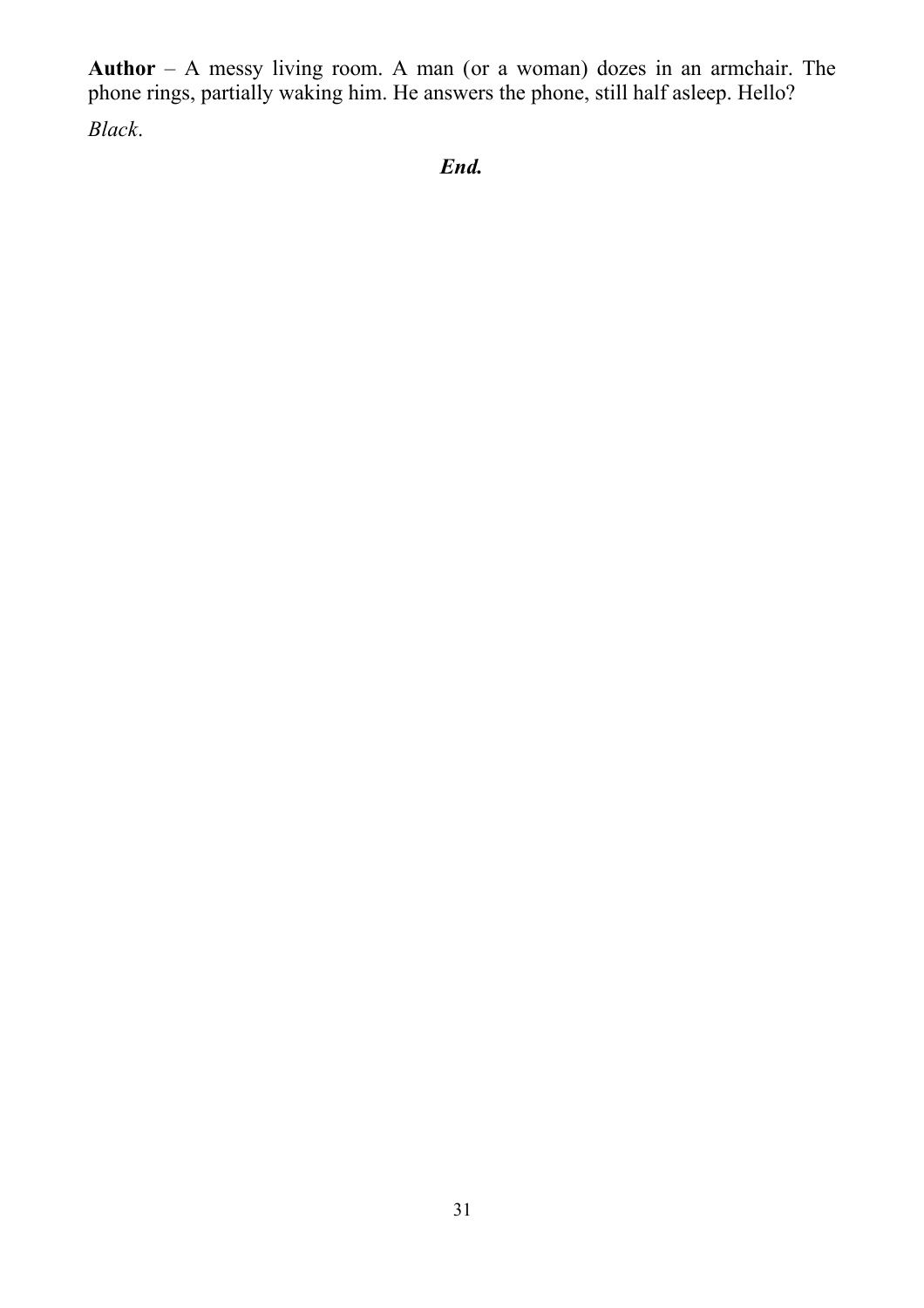## *About the author*

Born in 1955 in Auvers-sur-Oise (France), Jean-Pierre Martinez was first a drummer for several rock bands before becoming a semiologist in advertising. He then began a career writing television scripts before turning to theater and writing plays. He has written close to a hundred scripts for television and almost as many plays, some of which have already become classics (*Friday the 13th*, *Strip Poker*). He is one of the most produced contemporary playwrights in France and in other francophone countries. Several of his plays are also available in Spanish and English, and are regularly produced in the United States and Latin America.

Jean-Pierre Martinez is offering free downloads of the texts of all his plays on his website La Comédiathèque [\(https://comediatheque.net/\)](https://comediatheque.net/) however, any public production of his plays are subject to authorisation by the SACD. For those who only want to read the play or want work from a traditional book format, printed editions of his plays can be ordered from [The Book Edition website](https://www.thebookedition.com/fr/29883_jean-pierre-martinez) or [Amazon website](https://www.amazon.fr/kindle-dbs/entity/author/B077L6T571) for a cost similar to that of photocopying this script.

### *The following plays are available in English:*

*An Innocent Little Murder Casket for two Cheaters Crisis and Punishment Critical but Stable Friday the 13th Him and Her Quarantine Strip Poker*

*The Worst Village in England*

**All of Jean-Pierre Martinez's plays are available to download for free from his website:<https://comediatheque.net/>**